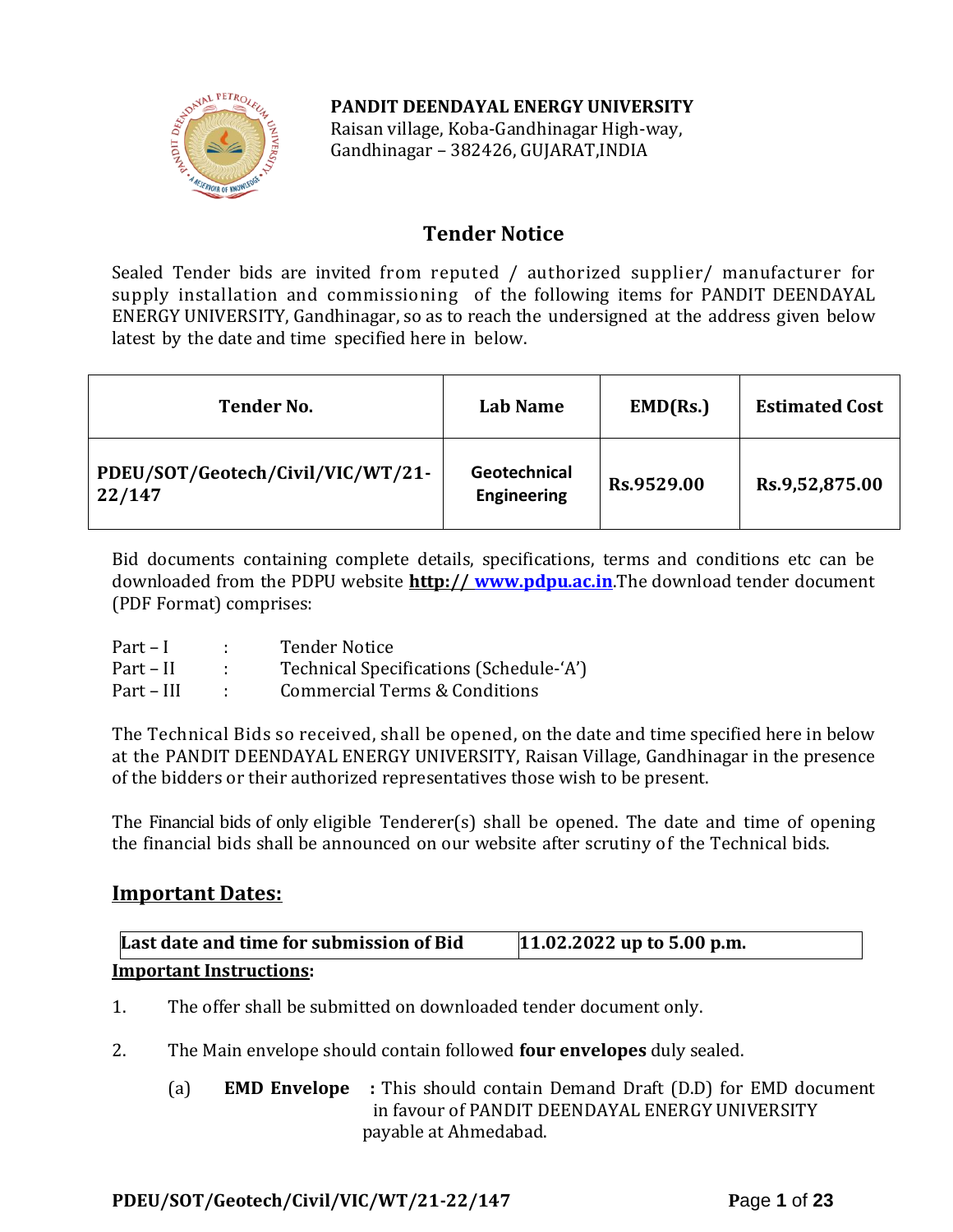- (b) **Technical Bid :** Schedule- 'A'
- (c) **General Commercial Terms & Conditions**
- (d) **Price Bid :** (Schedule 'B') should contain only Price Bid.

All the four envelopes should be super scribed with tender No., date of opening and Name of the bidder.

- 3. Offer without EMD is liable to be rejected forthwith.
- 4. The Tender, duly completed, should be sent by RPAD or Speed Post or Courier Service (Hand Delivery is not acceptable) so as to reach latest by the date and time specified here in above. Tender received after the due date and time shall be rejected irrespective of delay due to postal service or any other reasons.
- 5. Any technical query, information clarification pertaining to this tender may be referred to Dr. Uma Chaduvala (Email: uma.chaduvala@sot.pdpu.ac.in) OR **[purchase@pdpu.ac.in](mailto:purchase@pdpu.ac.in)**

## **PDPU reserves right to reject any OR all tenders without assigning any reason.**

**Sd/-**

**Registrar PANDIT DEENDAYAL ENERGY UNIVERSITY** Raisan village, Koba-Gandhinagar High-way, Gandhinagar – 382426, GUJARAT,INDIA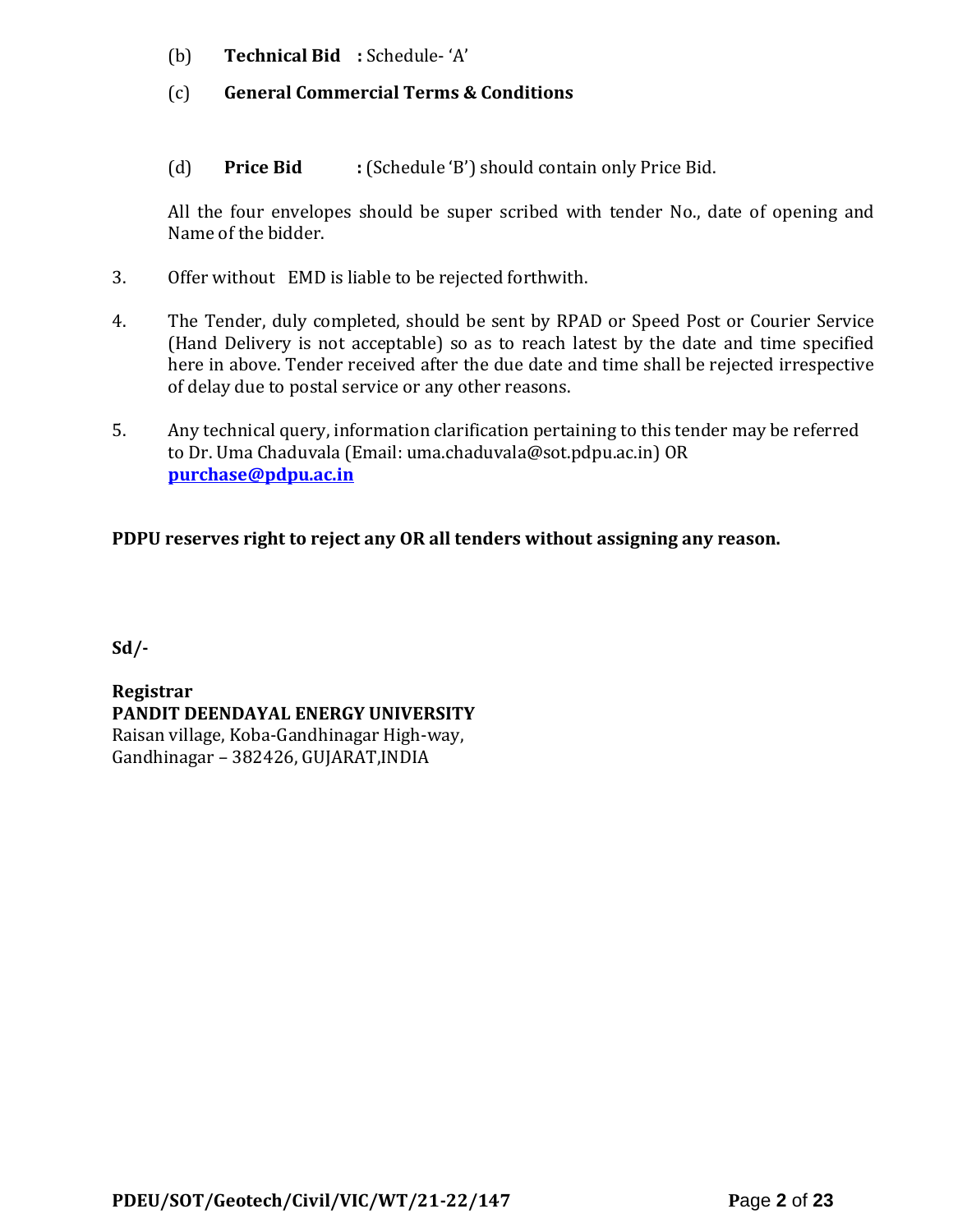### **PART-II**

### **SCHEDULE-'A'**

#### **DETAILS TECHNICAL SPECIFICATION FOR VIC-2D, 2D DIGITAL IMAGE CORRELATION SYSTEM FOR NON-CONTACT FULL FIELD DISPLACEMENT AND STRAIN MEASUREMENT**

| Sr. No. | Name of the | Specification                                                                                                                                                                                                                                                                                                                                                                                                                                                                                                                                                                                                                                                                      |           |
|---------|-------------|------------------------------------------------------------------------------------------------------------------------------------------------------------------------------------------------------------------------------------------------------------------------------------------------------------------------------------------------------------------------------------------------------------------------------------------------------------------------------------------------------------------------------------------------------------------------------------------------------------------------------------------------------------------------------------|-----------|
| 01      | Equipment   | VIC-2D, 2D Digital Image Correlation System for Non-Contact Full Field<br>Displacement and Strain Measurement.<br>Includes:-Software:-<br>VIC-2D, 2D Digital Image Correlation Softwareon a USB Dongle.<br>$\bullet$<br>Speckle Generator Software.<br>Validity: - Lifetime.<br>Software Upgrades for 1 Year.<br>Optics:-<br>One Image Capturing Unit for recording andstoring images.<br>$\bullet$<br>One 18-55mm Lens.<br>One 50mm Lens.<br>One Camera Remote Trigger.<br>One Carry Bag for Camera and Lenses.<br>Illumination:-<br>One LED Light Kit<br>Includes:-<br>Two LED Lamps with illumination control unit.<br>-<br>Tripod Stands to mount the LED Lamps.<br>Mounting:- | Qty<br>01 |
|         |             | One Camera Tripod.                                                                                                                                                                                                                                                                                                                                                                                                                                                                                                                                                                                                                                                                 |           |
|         |             | One Tripod Head to mount the Camera.                                                                                                                                                                                                                                                                                                                                                                                                                                                                                                                                                                                                                                               |           |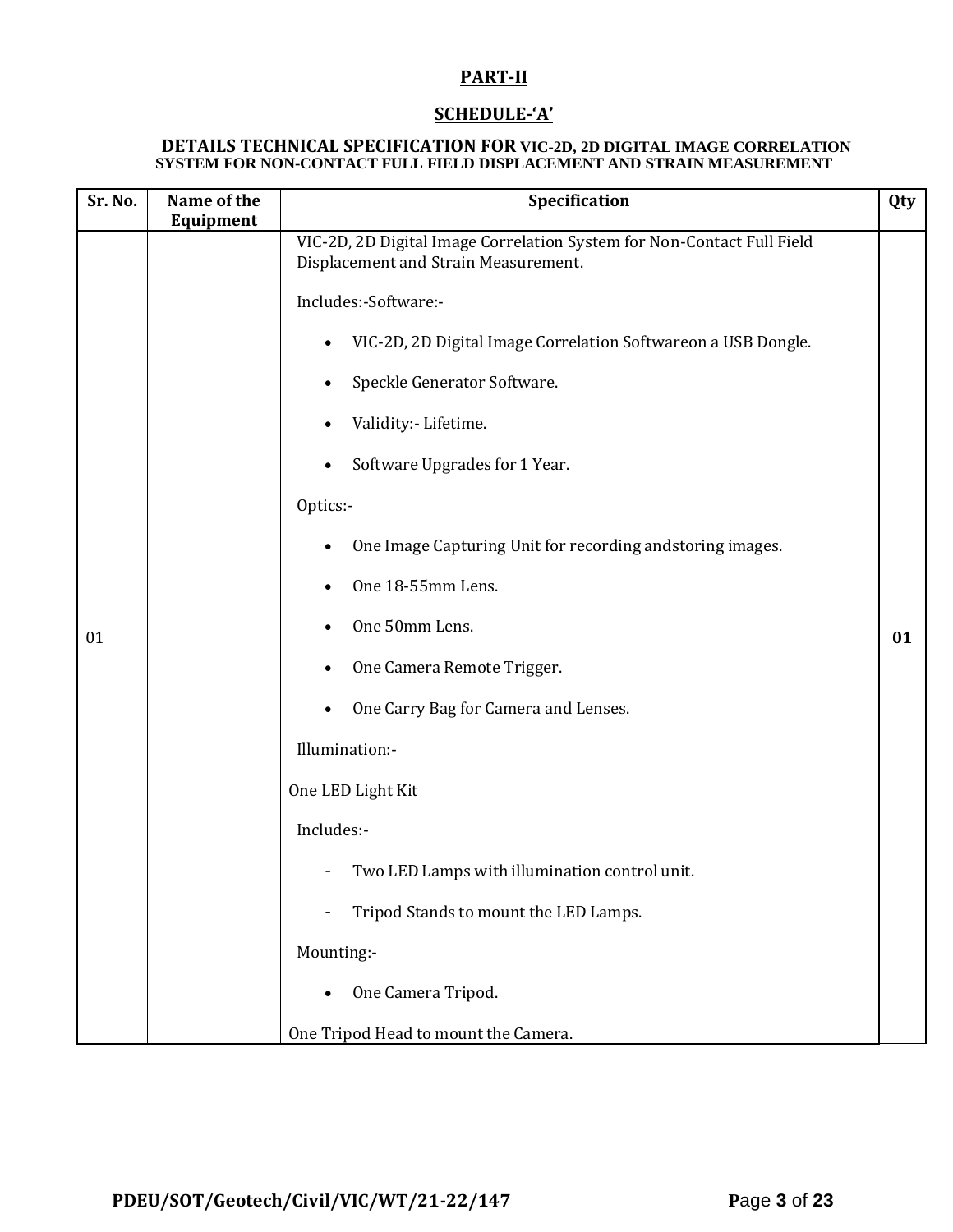### **PART-III**

#### **GENERAL COMMERCIAL TERMS AND CONDITIONS**

#### **DEFINATIONS:**

- Tenderer/Supplier/Bidder: These terms are synonym and mean the firm who intends or who has submitted offer in response to this tender.
- Tender / Bid Document: means this tender document.
- PDPU: PANDIT DEENDAYAL ENERGY UNIVERSITY having it office at Raisan Village, Gandhinagar-382007 and includes it's successors and assignee.
- **1**1. The tenderer should thoroughly read all the clauses of the tender document before submitting the duly filled in Tender.

Tenderer shall place the following **ANNEXURES as FIRST EIGHT pages** of their Technical Bid in the following sequence.

| <b>FIRST PAGE</b>   | <b>ANNEXURE-1</b>   |
|---------------------|---------------------|
| <b>SECOND PAGE</b>  | <b>ANNEXURE - 2</b> |
| THIRD PAGE          | <b>ANNEXURE - 3</b> |
| <b>FOURTH PAGE</b>  | <b>ANNEXURE - 4</b> |
| <b>FIFTH PAGE</b>   | <b>ANNEXURE - 5</b> |
| <b>SIXTH PAGE</b>   | <b>ANNEXURE - 6</b> |
| <b>SEVENTH PAGE</b> | <b>ANNEXURE - 7</b> |
| EIGHTH PAGE         | ANNEXURE – 8        |

## **2 SUBMISSION OF BID DOCUMENT:**

PDPU follows two bid systems. Tenderer shall submit two separate bids viz.

- a) Techno Commercial Bid (Technical Bid) **and**
- b) Price Bid as under.

### **(a) Technical Bid: This shall be in sealed envelope. It shall be super scribed**

| Technical Bid: Tender No.<br>Name of Bidder: |  |
|----------------------------------------------|--|
|----------------------------------------------|--|

### **It shall contain the following**

(i) Eight pages as mentioned in condition 1 above and

### **TENDERERS SHOULD FURNISH THE FOLLOWING DETAILS:**

[1] Technical Specifications(Part-II) and General Term & Conditions(Part –III) of Tender Document Duly Sign on each page by Authorized Signatory as token of his acceptance.

[2] Audited Accounts of last three years of the firm.

[3] Performance reports if any.

[4] Consent letter from their principals to manufacture such items.

[5] All the testing equipment MUST have been calibrated up to date.

[6] List of customers

(ii) All the information and supporting documents for (i) above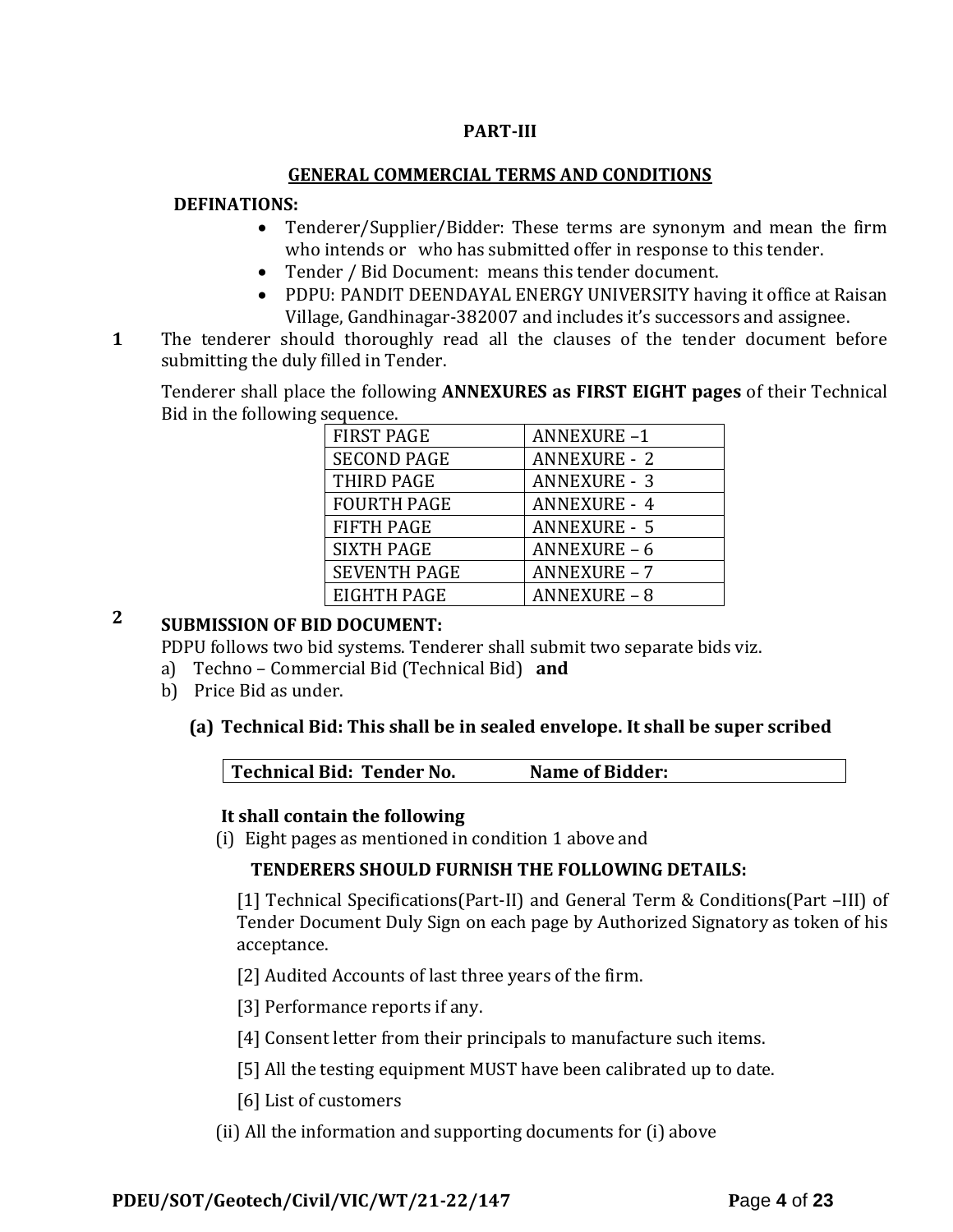(iii) Details, Documents, Literature, certificates etc. for the equipment / Material offered.

### **(b)Price Bid: This shall be in sealed envelope.**

It shall contain offer price in the form specified in the tender document as Schedule- 'B'. The Printed Price list or price in different format will render the offer liable for rejection. **It shall be super –scribed as:**

| Price Bid:<br>Tender No.: | Name of Bidder: |
|---------------------------|-----------------|
|---------------------------|-----------------|

**c) EMD Envelope**: This envelop shall contain the following:

Demand draft or Bank Guarantee, as the case may be, for EMD supporting document, as mentioned hereof, if bidder seeks exemption in EMD **It shall be super – scribed as :**

| EMD Envelop: Tender No.: Name of Bidder:

### **d) Main Envelope: This envelope shall contain envelop of Technical bid, envelop of EMD and Price Bid. It shall be super – scribed as :**

| Main Envelop: | Tender No.: | Name of Bidder: |
|---------------|-------------|-----------------|
|---------------|-------------|-----------------|

The entire bid document (Main envelope mentioned above) should be submitted so as to reach this office not later than 02.00 P.M. on due Date as specified in the tender notice through RPAD / Speed post or Courier only

Incomplete bids and amendments and additions to bids after opening of the bids will be ignored out rightly.

The technical scrutiny committee of PDPU shall evaluate the techno-commercial view of the tender. PDPU reserves the right to open or not to open the price bid of the bidders on the basis of their past performance of their supplied materials.

### **The price bid of those who are techno-commercially qualified shall only be opened.**

#### **3 PRICE EVALUATION:**

No price preference shall be given on any account. All tenders will be evaluated on firm price end-cost basis; The parties however shall give the detailed break-up of the end cost. If PDPU feels that there is lack of serious competition or for any other reasons, PDPU may negotiate with the L-1 party. PDPU's decision to accept any or all tenders shall be final and binding on all the parties. However, the DG of PDPU or the Authorized committee at its sole discretion reserves the right to negotiate with other tenderer in case the technical specification of some or all products are found to be superior.

#### **4 EARNEST MONEY DEPOSIT: (E.M.D.)**

E.M.D. is payable @1% of the value of the items offered. The EMD is payable by Demand Draft, of any Nationalized Banks, drawn in favor of the PANDIT DEENDAYAL ENERGY UNIVERSITY, payable at Ahmedabad. If the amount of EMD is more than Rs. 25000/- the same can be paid by an irrecoverable Bank Guarantee from any nationalized Bank in a standard format prescribed by PDPU (Format given in this tender document).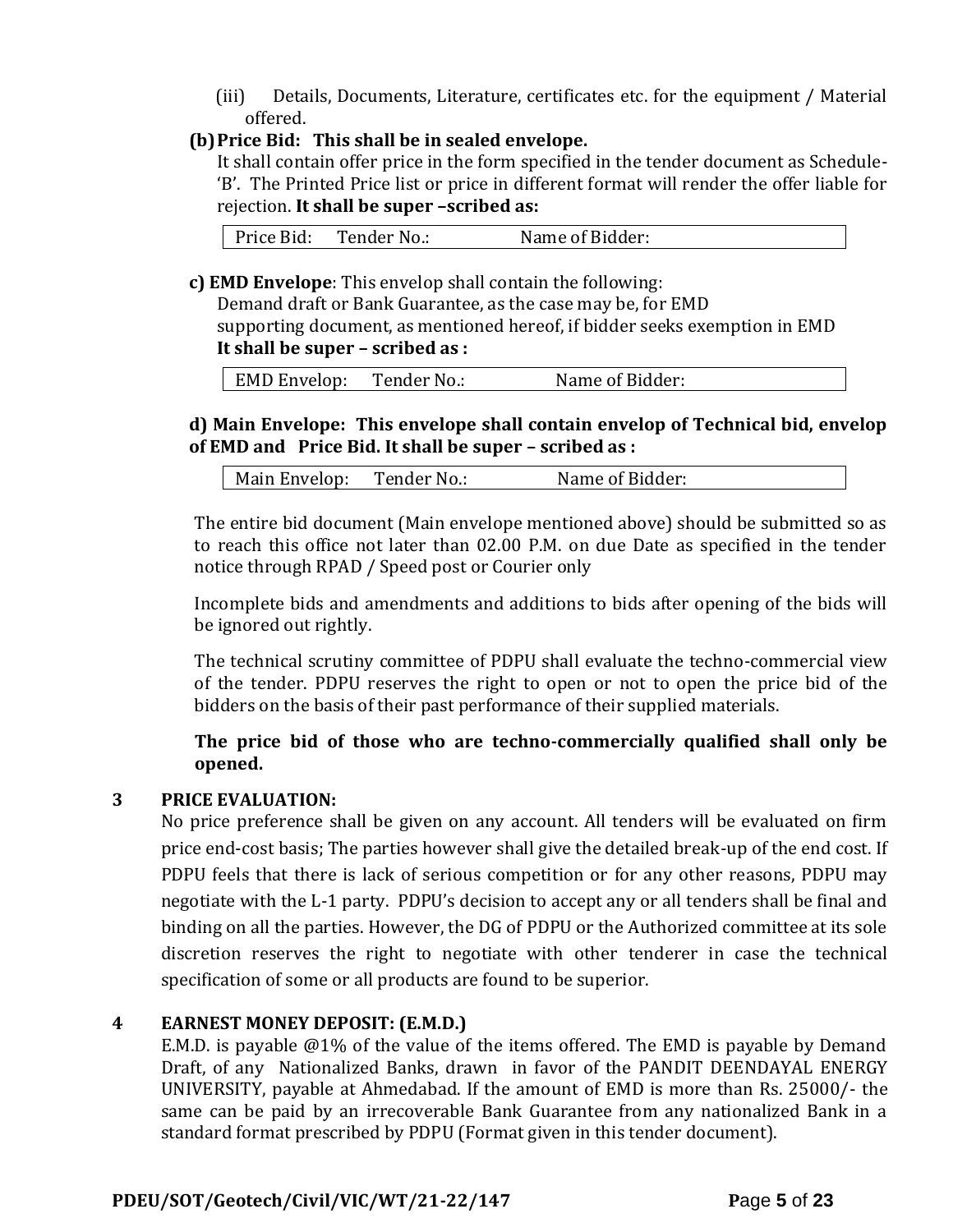### **5 DELAYED AND LATE TENDERS:**

**No Tender shall be accepted / opened in any case which are received after due date and time of the receipt of tender irrespective of delay due to postal services or any other reasons and PDPU shall not assume any responsibility for late receipt of tender. Any correspondence in this matter will not be entertained.**

#### **6 PRICES:**

The details of the price shall be given in Price Bid (Schedule-B) only and nowhere else. Prices quoted shall be FIRM and on F.O.R. Destination basis (i.e. PDPU,Gandhinagar). However, the Tenderer should indicate in the Price Bid, the break-up of Unit F.O.R. Destination Prices with break-up of Unit Ex-works price ,Excise duty, GST, Custom Duty, average freight, packing charges, and Insurance Charges. Tenderer should quote the Freight as well as Insurance Charges both separately as shown in price bid. Please note that payment of excise duty will be made only on Ex-Work prices. Also, please mention rate of Excise duty. If this is not specifically mentioned then PDPU will have the option to take the prices as exclusive of taxes and duties (at maximum slab rates) for the evaluation of the tenders.

The Tenderer should invariably indicate the total unit end cost price considering all their costs / calculations in the Price bid itself for each item and all sub-items if any. This is mandatory. Cost components hidden / furnished elsewhere will not be considered and will be ignored out-rightly.

#### **Only for Traders - Tender:**

[i] In case of a trader-**tender**, if the quotation is furnished for all inclusive rates and the rates of taxes and duties are indicated without indicating the amount, in such cases, the **price** is eligible for statutory variation.

[ii] Where the trader-**tender** quotes all inclusive rates without indicating the rate of Taxes and Duties included in the quoted price, the price is not eligible for any statutory variation.

#### **7 REFUND / FORFIETURE OF E.M.D**

EMD will be forfeited if (i) the tender, it covers, is withdrawn during the validity of the offer or (ii) the Tenderer fails to furnish / deposit the Performance Guarantee towards Execution Period (security deposit).

EMD of the unsuccessful tenderer's will be returned without intimation within 60 days of placing of the order to the successful Tenderer subject to the unsuccessful bidder returning the original receipt of the EMD together with the advance stamped receipt, to the Accounts Officer of PDPU.

EMD will be returned to the successful bidders, only on their submission of performance guarantee towards execution period against order released to them.

#### **8 PERFORMANCE GUARANTEE (PG) TOWARDS EXECUTION PERIOD: (i.e. SECURITY DEPOSIT):**

Successful tenderers will be required to pay an amount equivalent to 10% (Ten) of the value of the purchase order as Performance Guarantee (Security Deposit) within 10 days from the date of the purchase order failing which the purchase order is liable to be cancelled at the cost and the risk of the successful Tenderer (at the discretion of PDPU). It can be paid by Demand Draft drawn in favour of PANDIT DEENDAYAL ENERGY

**PDEU/SOT/Geotech/Civil/VIC/WT/21-22/147 P**age **6** of **23**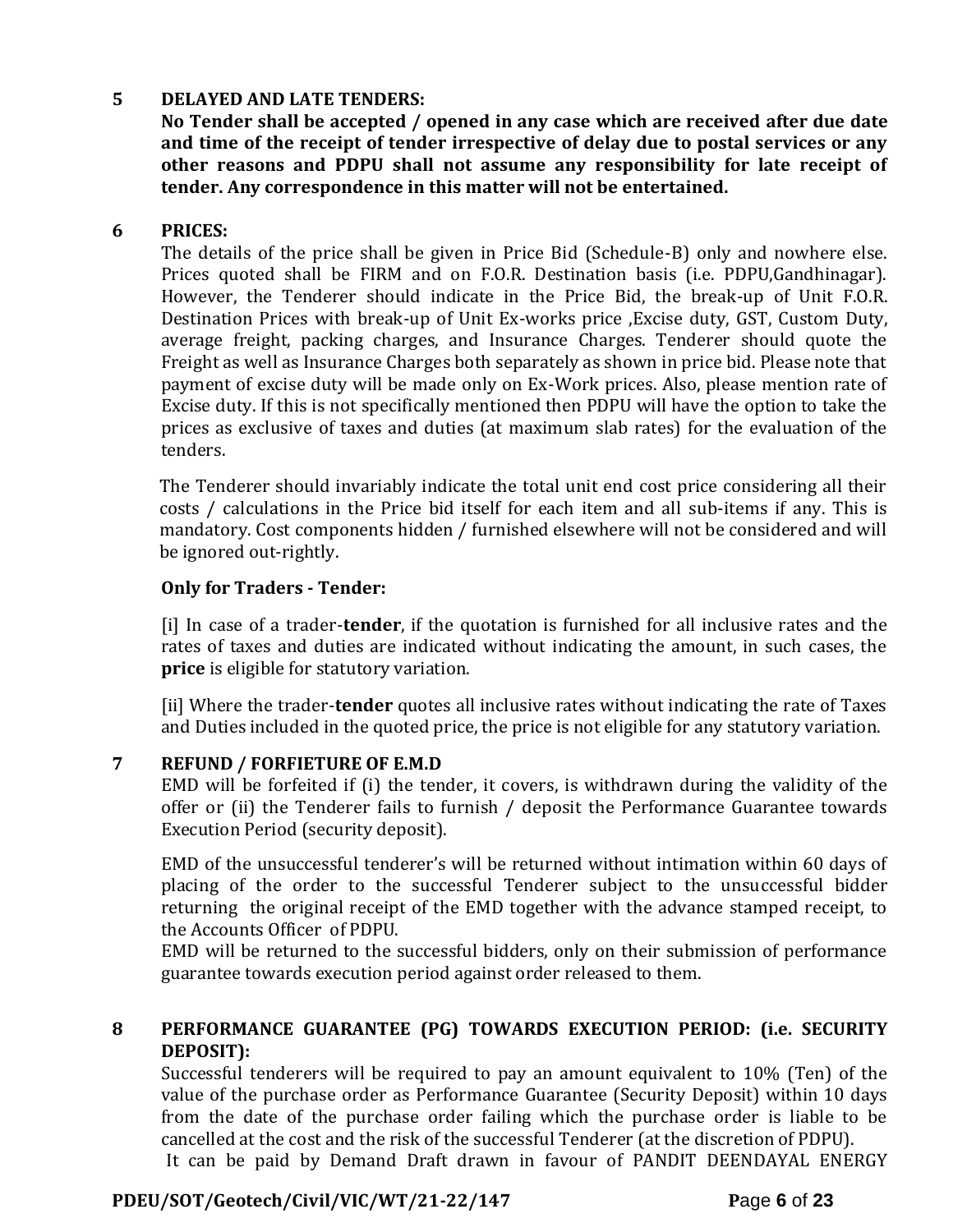UNIVERSITY payable at Ahmedabad or in the form of Bank Guarantee from Nationalized Bank if the amount is more than Rs.35,000/-.

The Bank Guarantee will be executed on the standard form prescribed by PDPU as APENDIX - I.

The Bank Guarantee so furnished should have clear one time validity till the completion of the order in all respects. Bank Guarantee for Interim period will not be acceptable. If by any reasons the supply period is extended then the supplier shall undertake to renew the Bank Guarantee at least one month before the expiry of the validity failing which PDPU will be free to encash the same.

The successful bidder/s shall have also to furnish PG (as specified here of) for the contract value towards warranty / guarantee period separately as applicable as per tender conditions.

Performance Guarantee towards Execution Period (Security Deposit) will be returned on successful completion of the Order and only after the Performance Guarantee towards warrantee/guarantee, as mentioned above, is submitted.

#### **9 VALIDITY OF THE OFFERS:**

The offers shall to be kept valid for a period of 180 days from the date of opening of technical bids. In case the finalization of the tender is likely to be delayed, the tenderers will be asked to extend the same without change in the prices or any terms and conditions of the offer. If any change is made, original or during the extended validity period, the offers will be liable for outright rejection without entering into further correspondence in this regard and no reference will also be made.

### **10 TRUCK RECEIPT (T.R) / AIRWAY BILL (A.B)**

All the Goods should be dispatched freight paid and the A.B / T.R should be forwarded directly to PDPU Office at Raisan Village, Gandhinagar. The demurrage charges, if any, paid by the PDPU due to delay in informing PDPU or any other reason attributable to supplier, will be deducted from his bill. It is essential that packing notes and invoices are furnished in respect of every consignment.

The supplier will be responsible for any damages / shortage claim rejected by the respective Authorities for want of a clear A.B / T.R.

Materials may be dispatched by any convenient mode of transport and up to PDPU i.e. F.O.R Destination.

### **11 PACKING AND FORWARDING CHARGES:**

The prices shall be inclusive of packing & forwarding charges. The Materials should be strongly and adequately packed to ensure safe arrival at destination. The materials dispatched from overseas by Air / Shipping should be packed such that it can withstand rough handling and possible corrosion due to exposure to salt laden atmosphere, salt spray or open storage. All packing must be clearly marked with order Number and consignee's name and address.

#### **12 TRANSIT INSURANCE:**

All the materials will be required to be supplied up to Destination against all transit risks, such as damage, loss, theft, fire, etc. The insurance period shall cover 15 days after the date of receipt of materials at site to enable PDPU to check up stores fully. The suppliers will be responsible for free replacement of such stores which have been received short, damaged or broken within 15 days.

### **PDEU/SOT/Geotech/Civil/VIC/WT/21-22/147 P**age **7** of **23**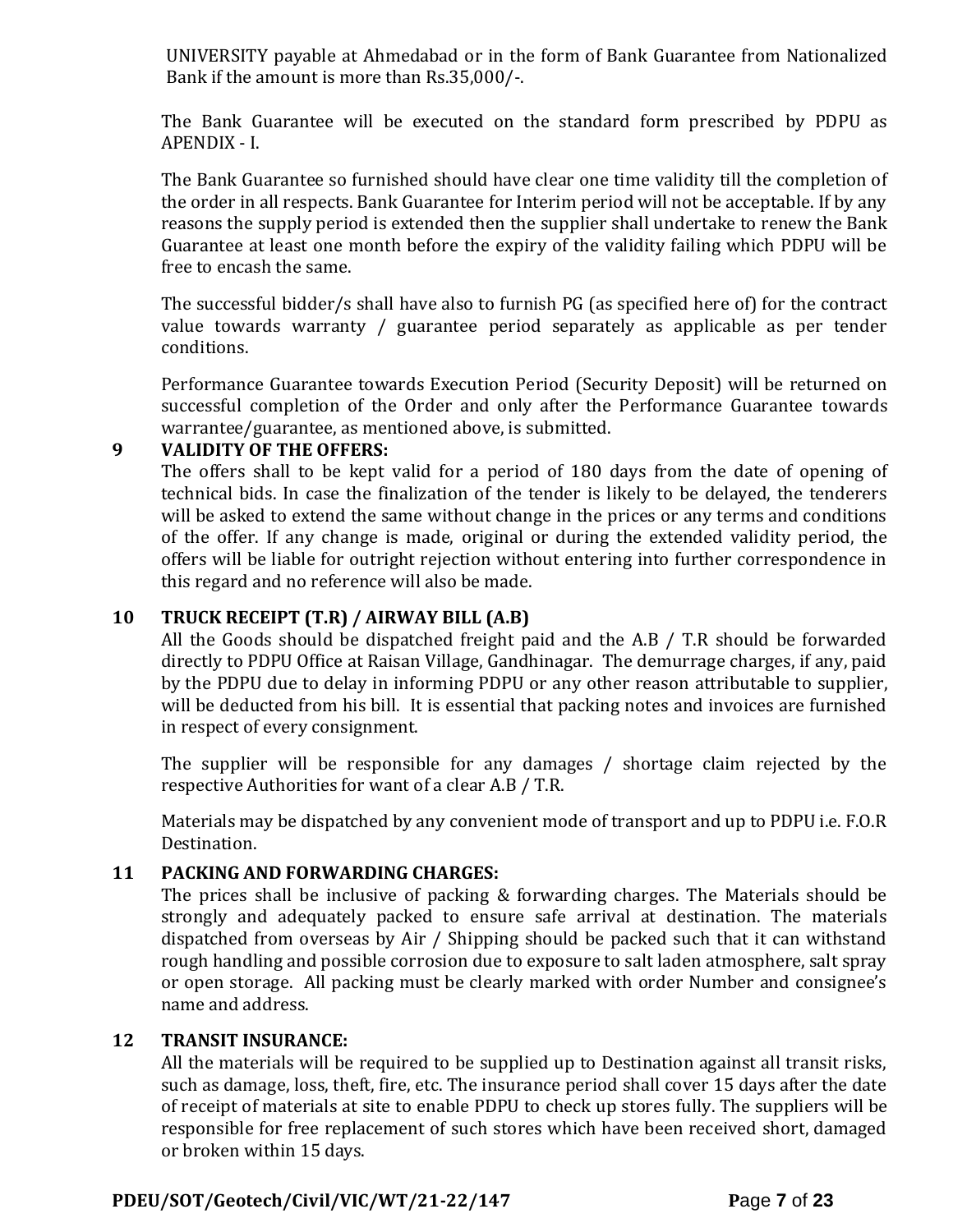The cost of damaged, defective stores materials will however be deducted from the bills of the suppliers and will be refunded only after replacement thereof. It will be the responsibility of the supplier to lodge claim against the insurance on receiving necessary advice from PDPU.

### **13 ACCEPTANCE OF STORES:**

The equipments/ materials to be supplied against this tender are subject to their acceptance by PDPU or any other Officer deputed for this purpose.

### **14 UNLOADING:**

Unless specified otherwise in the purchase order, Unloading of the materials shall be arranged by PDPU.

### **15 STATUTORY VARIATION:**

Any statutory increase or decrease in the taxes and duties subsequent to the offer under this tender if it takes place within the original contractual delivery date will be to PDPU account subject to the claim being supported by documentary evidence. No increase due to such variation shall be allowed for the portion of the delivery after the original contractual delivery date. However, if any decrease takes place after the contractual delivery date, the advantage will have to be passed on to PDPU.

### **16 PAYMENT TERMS :**

### **A. In case of Domestic(i.e. Indian) Supplier the payment Terms as Under :-**

- 70% of Payment only after proper verification of the delivered equipments by the vender.
- Remaining 20% Payment of invoice value within one month on successful installation, Commissioning and training.
- 10% Payment will be released after submission of PBG(Performance Bank Guarantee)

### **B. In case of Foreign Supplier the Payment Terms is as Under :-**

- 90 % payment through Irrevocable Letter of Credit.
- 10 % payment through Wire Transfer within 5 (five) Working Days after the date of Successful Commissioning and Installation of the System. **OR**
- 90% payment will be released through wire Transfer within 5 (five) Working Days after receipt of the material.
- 10% payment will be released through Wire Transfer within 5 (five) Working Days after the date of Successful Commissioning and Installation of the System. **OR**
- 100 % through Wire Transfer within 5 (five) Working Days after the date of Successful Commissioning and Installation of the System.
- **Installation:** All arrangement for installation must be made by concern Vender.

### **17 REPEAT/ADDITIONAL ORDERS:**

PDPU reserves the right to place repeat order / additional order on the successful tenderers up to 25% of the original quantity of the P O at the same prices, terms and conditions stipulated in the original contract during three months from the date of Purchase Order.

#### **18 DELIVERY PERIOD:**

The Tenderers will have to quote a firm delivery period subject to the force Majeure conditions as accepted by PDPU. Tenderer should mention their delivery period. Time

### **PDEU/SOT/Geotech/Civil/VIC/WT/21-22/147 P**age **8** of **23**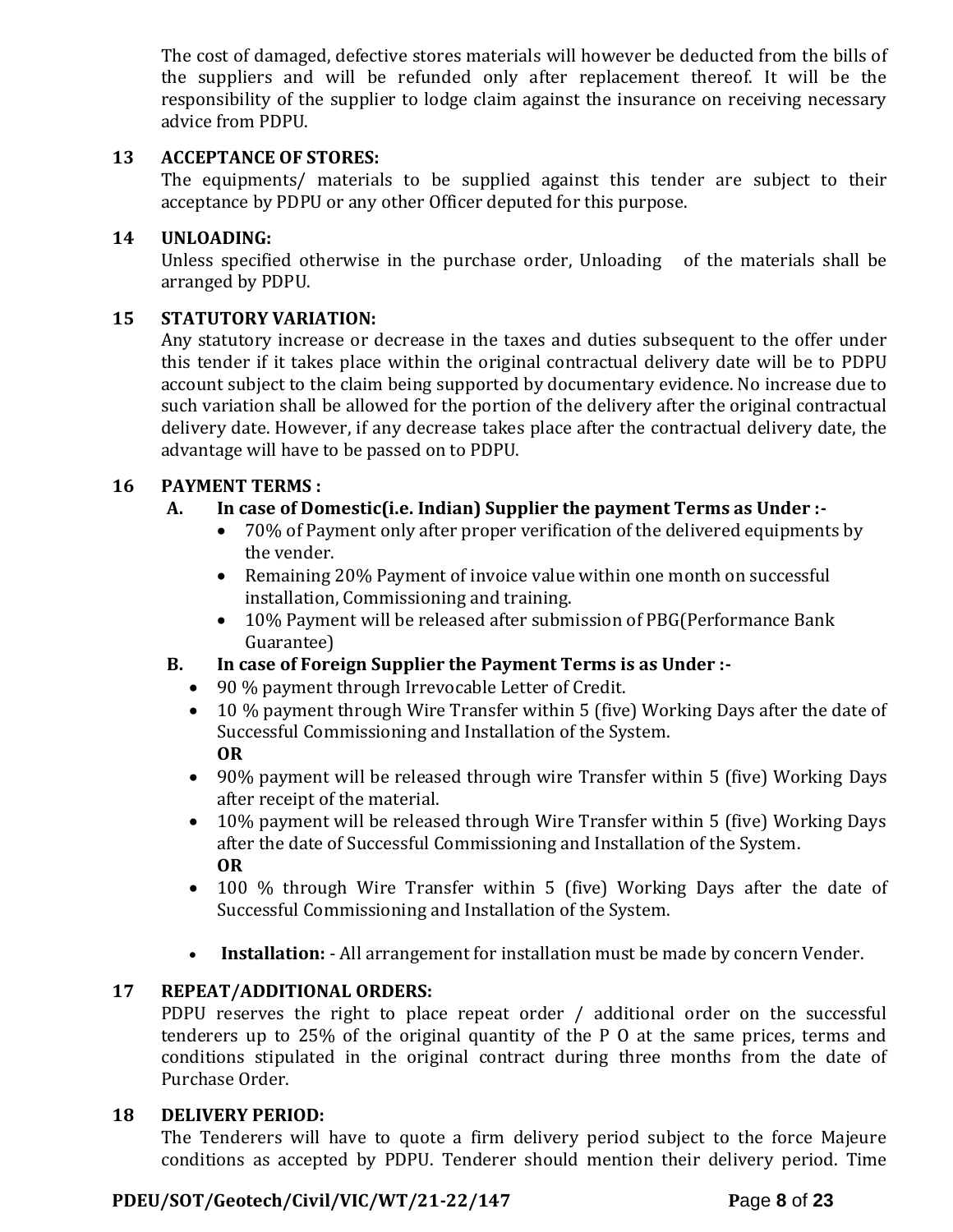being the essence of this tender, delivery period shall be strictly adhered to. Delay in execution of order on account of any reasons will be subject to levy of penalty.

#### **19 PENALTY FOR LATE DELIVERY:**

**In case, the materials are not delivered within the period stipulated in the order, penalty shall be levied at ½% per week on the prices (End cost excluding taxes) subject to maximum 10% reckoned on the value of late delivered supplies.**

Due consideration will be given to waive levy of penalty for the reasons absolutely beyond suppliers control for which documentary evidence will have to be provided. The request for extension in delivery giving reasons and supporting documents shall have to be made available within one month on completion of the supply, and no request to waive levy of penalty will be entertained / reviewed during the execution of order.

#### **20 EXTENSION IN CONTRACTUAL DELIVERY DATE:**

It will be supplier's responsibility to ensure that goods are delivered within the stipulated delivery period. However, if PDPU may consider extension of delivery period with or without statutory variations, for the reasons beyond the control of the tenderer and subject to the Penalty as mention hereof.

Such extension will be subject to the following conditions.

[a] No increase in price on account of any statutory increase in or fresh imposition of customs duty, excise duty, GST or on account of any other tax or duty shall be admissible on the material delivered after the original contractual delivery date.

[b] Notwithstanding any stipulation in the contract for increase in price on any other ground, no such increase which has become effective on or after the contractual delivery date shall be admissible on material delivered after the original contractual delivery date.

[c] Nevertheless, PDPU shall be entitled to the benefit of any decrease in price on account of reduction in or remission of customs duty, excise duty, GST or on account of any other tax or duty or on any other ground as stipulated in the P.O., which takes place on or after the contractual delivery date of the said P.O. for the material delivered after the original contractual delivery date.

#### **21 REPLACEMENTS OF GOODS BROKEN, DAMAGED OR SHORT:**

In the event of any material or part thereof found broken or damaged or received short during transit or during installation or Commissioning or testing at site, before commissioning in service the suppliers shall replace the same free of cost. However, PDPU will recover amount equivalent to the cost of such damaged / broken / short supplied materials and will repay when actual replacement is given.

#### **22 POST TENDER CORRESPONDENCE / ENQUIRIES:**

The Tenderer will be refrain from pursuing / canvassing the matter, directly or indirectly with any Office of PDPU as otherwise the same would amount to disqualification of the tender.

**23** PDPU shall have the right to make any changes, additions / deletions or modifications in any terms / conditions or quantity of the tender and / or specifications as may be deemed necessary by PDPU at its sole discretion at any time before the due date of opening of the tender.

#### **PDEU/SOT/Geotech/Civil/VIC/WT/21-22/147 P**age **9** of **23**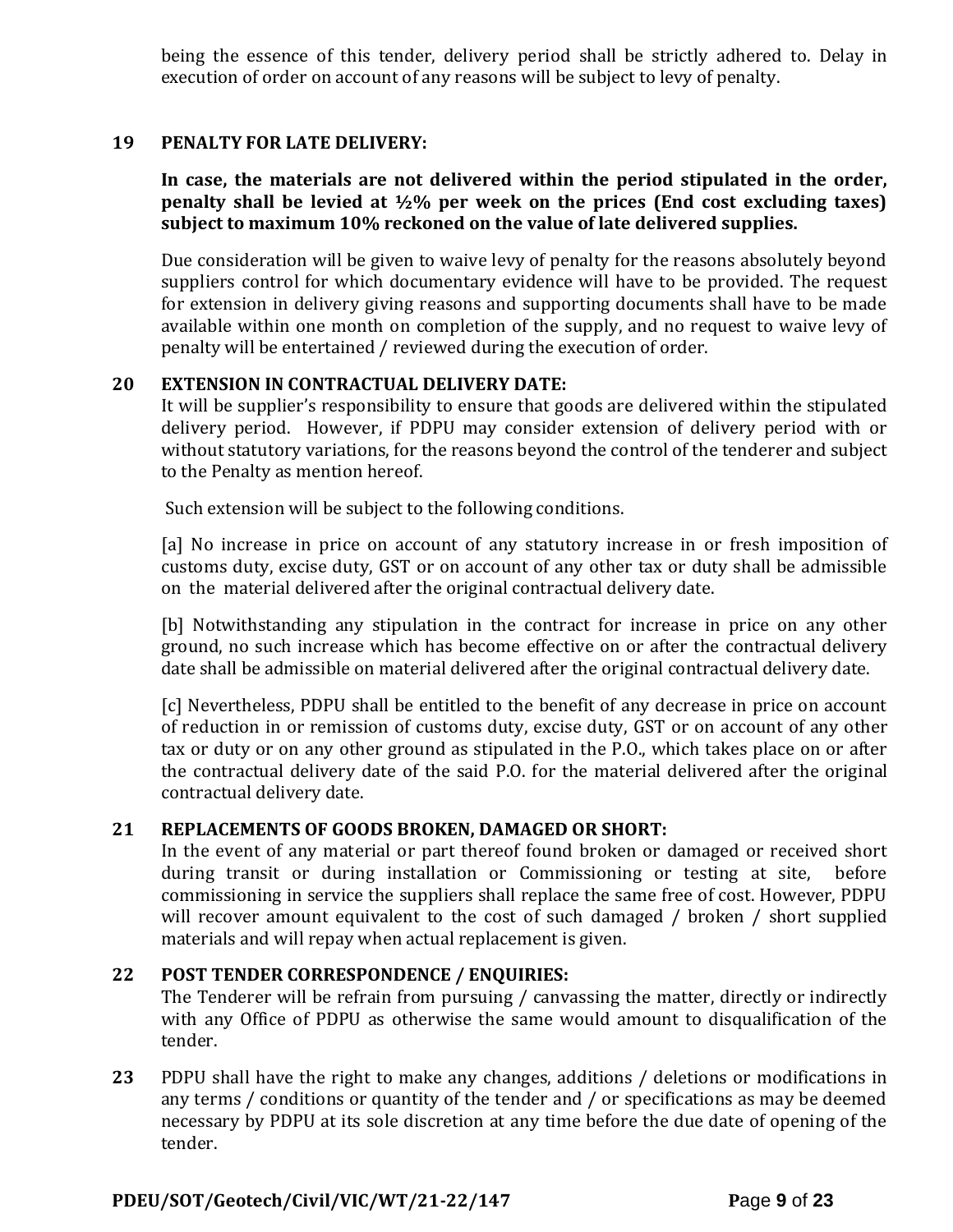- **24** PDPU does not accept the printed conditions of any Tenderer. It will be ignored without any reference; hence tenderers should withdraw such printed conditions if they have any. PDPU shall accept only unconditional tender.
- **25** If technical deviations furnished by the Tenderer are not agreeable to PDPU, the offers may be ignored. However it will be solely at discretion of PDPU to consider the technical deviations OR not for considering the Tenderer. No correspondences of the Tenderer will be entertained in this matter.
- **26** Please indicate whether the goods offered are first sale or second sale so as to determine the payment of GST.
- **27** Revision of prices or any commercial terms affecting the price after opening of technical bids shall not be considered and will be ignored.
- **28** Tenderers shall indicate the name of their partners of their manufacturing firm.
- **29** Tenderer should specifically mention in the offers the name of the Partners / Proprietor / Directors who is / are the signing authority.

#### **30 GUARANTEE:**

If the goods, stores and equipments found defective due to bad design or workmanship the same should be repaired or replaced by the tenderer free of charge if reported within 24 months from the date of commissioning of equipments whichever is earlier. Tenderer will be responsible for the proper performance of the equipments / materials for the respective guarantee period.

### **31 APPROVAL:**

The goods shall be subject to the approval of PDPU after receipt of the Material at site.

**32** PDPU would prefer the offers from manufacturers directly. All the manufacturers should quote for those items, which are actually manufactured at / rolled by their plants. This should be strictly adhered.

PDPU reserves the right to inspect, suppliers factory at any time during the currency of the contract in case order is placed on supplier and also to inspect manufactured material before testing / packing / dispatch.

**33** If in any company, the interest of any employee of the PDPU. or his relative as defined in Section VI of the Company's Act. 1956, is 10% or more, PDPU will not deal with such company at all. Tenderer therefore, must specifically disclose this fact in his technical Bid. Non-disclosure of such facts would disqualify the Tenderer for further dealing with PDPU.

### **34 TERMINATION OF CONTRACT:**

In case, the supplier fails to deliver the stores / materials / equipments or any consignment thereof within contractual period of delivery or in case the stores are found not in accordance with prescribed specification and/or the approved sample, PDPU shall exercise its discretionary power as under:

[a] To recover, from the supplier as agreed, by way of penalty clause above,

or

[b] To purchase from elsewhere, after giving notice of 15 days to the supplier, on his account and his risk

or

[c] To cancel the contract.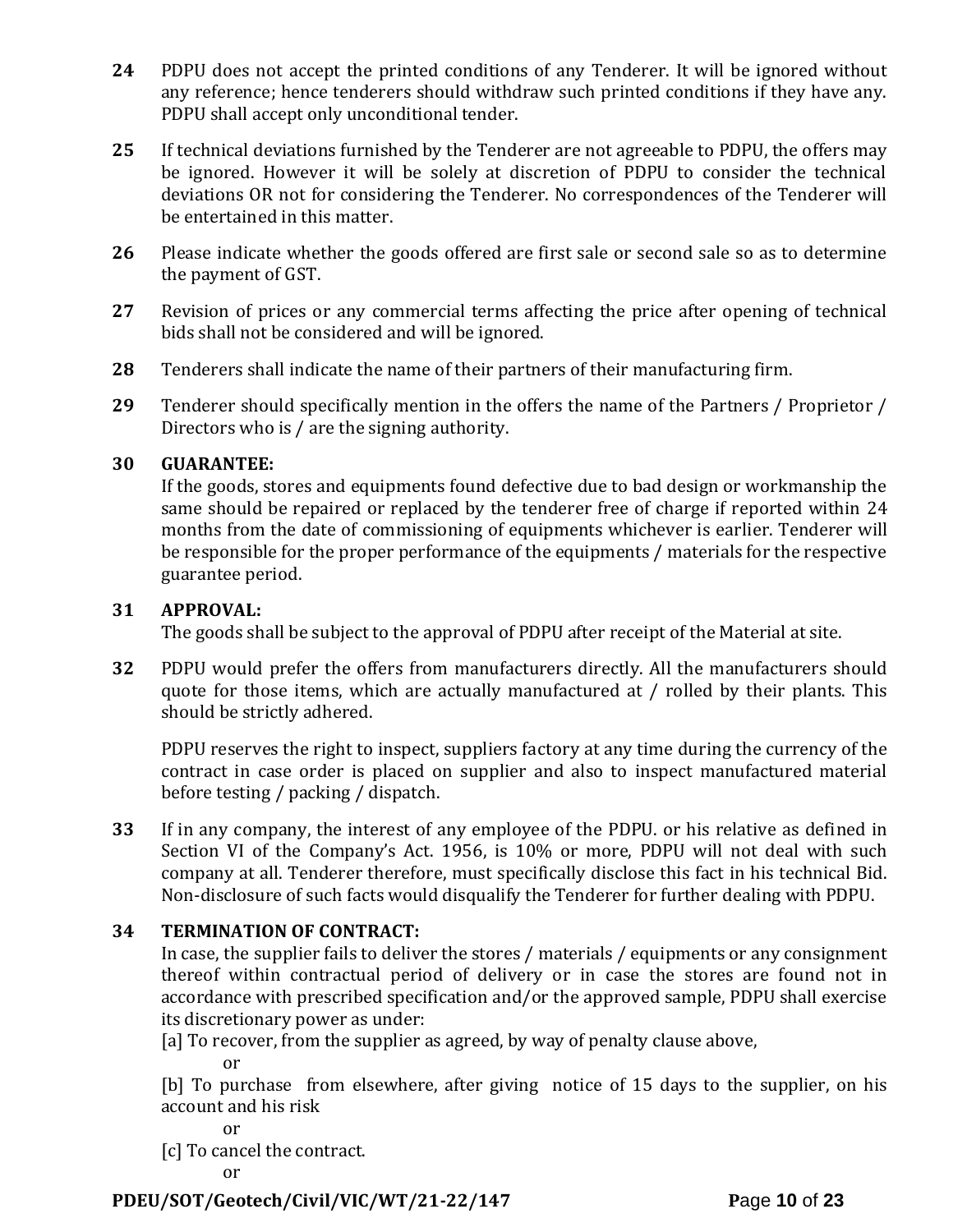[d] PDPU at any time terminate the contract by giving written notice to the qualified Bidders/Tenderer without compensation to the qualified tenderer, if he become bankrupt or otherwise, insolvent or in case of dissolution of firm or winding up of company provided that such termination will not prejudice or effect any right of action or remedy which has thereafter to the University.

In the event of the risk purchase of stores of similar description, the opinion of PDPU shall be final. In the event of action taken under clause (a) or (b) above, the supplier shall be liable to pay for any loss which PDPU may sustain on this account

Further, "PDPU" reserves the right to terminate the Contract (i.e. Purchase order) at any time, without assigning any reasons, whatsoever, by giving a notice or not less than period of ONE month. Suppliers will not be entitled for any compensations / damages / losses, refund by PG whatsoever, on account of such termination of the Contract."

### **35 ARBITRATION:**

All questions, disputes or differences whatsoever which may at any time arise between the parties to this agreement touching the agreement or subject matter thereof, arising out of or in relation to there and whether as to construction or otherwise shall be referred to the decision of the Sole Arbitrator, appointed by the PDPU, for that purpose, who shall be a retired High Court Judge or retired District and Sessions Judge, and the decision of the said Arbitrator shall be final and binding upon the parties. Reference to the arbitration shall be governed by the provisions of Indian Arbitration & Conciliation Act. 1996 as amended from time to time and the rules made there under.

#### **36 JURISDICTION:**

All questions, disputes or differences arising under, out of or in connection with the Tender / Contract shall be subject to the exclusive jurisdiction of Ahmedabad court.

- **37** If the tenderer is an Agent, he will have to give information and declare the name of the principal from which he will source the materials along with company's written confirmation about quality and backup performance guarantee. Only on getting complete information from Agent, such offer, if found suitable, shall be considered.
- **38** PDPU reserves the right to cancel any or all the offers / bids or to accept any offer without assigning any reasons.

In case PDPU finds that there is an attempt of cartel in the prices, PDPU reserves the right to consider or reject any or all the parties offers without assigning any reasons thereof.

- **39** PDPU reserves the right to increase or decrease the quantity against each item/s while placing the order.
- **40** The names of the Partners / Directors / Sole Proprietors and responsible person and his updated Address / Telephone, Fax Numbers etc. should be invariably mentioned in the Annexure provided for this purpose in this document.
- **41** The Tenderer must give in his offer, the full name and address with phone, Fax & mobile numbers of the Authorized Representative to do liaison work with PDPU on their behalf.
- **42** The tenderers should invariably write the name and address of the Company, both on sealed covers of EMD, Technical & Price Bids. The tender covers without the name and address will not be opened.
- **43** The tenderers are required to furnish the technical information and the Guaranteed technical particulars (GTP) along with company seal and signature of the Tenderer on each and every page / papers of the tender documents.

#### **PDEU/SOT/Geotech/Civil/VIC/WT/21-22/147 P**age **11** of **23**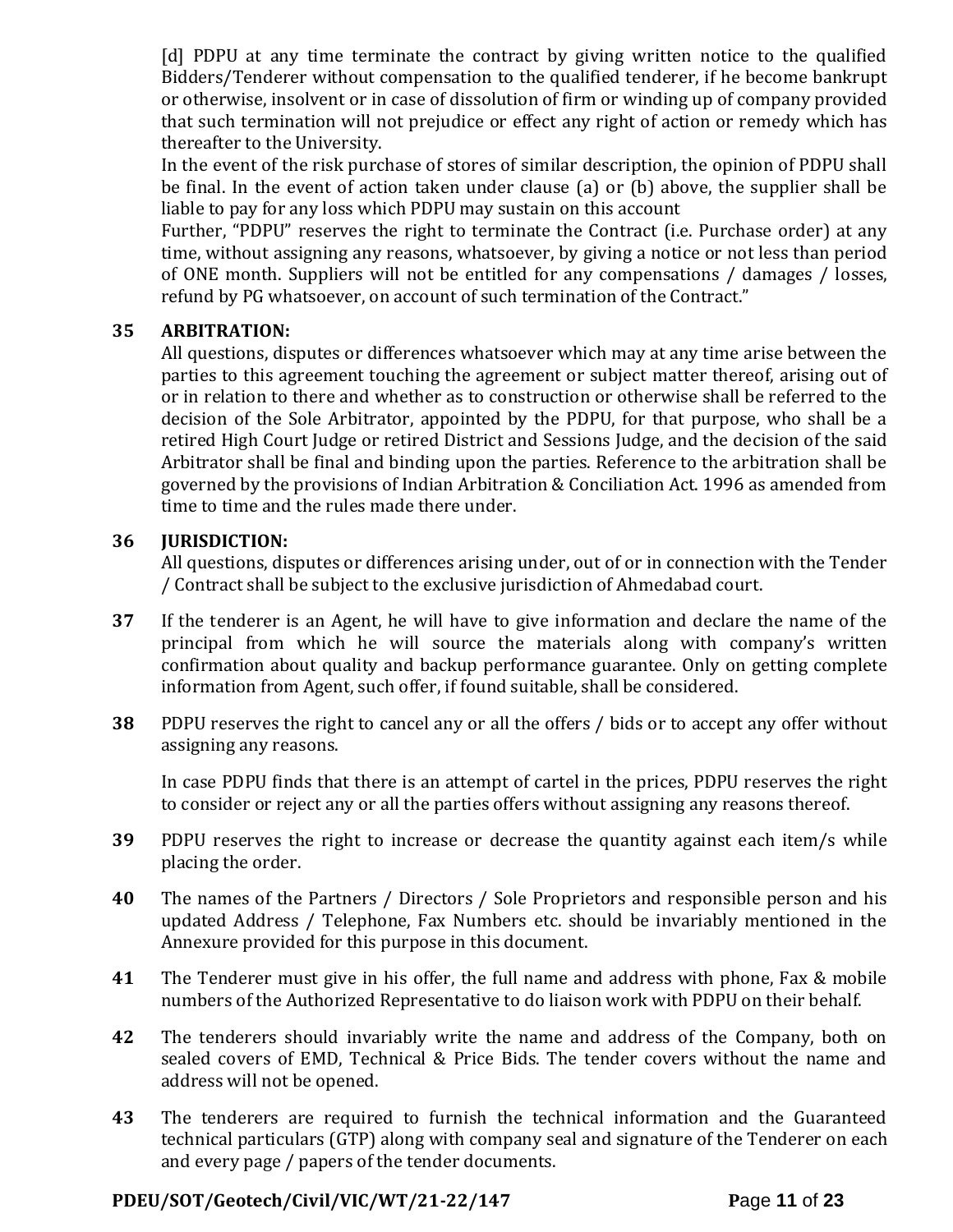- **44** Tenderer should invariably fill up all the details of all the Annexure/s including the prices in the Price Bid Annexure of this tender document and should be duly signed by authorized signatories with their rubber stamp and along with Company's seal / stamp affixed on each paper.
- **45** If the Tenderer fails to pay the Security Deposit or defaults in execution of the orders placed or if PDPU suffers any financial loss due to this, then PDPU will be at liberty to adjust the amount from other orders of the same firm or by encashing the Bank Guarantee.
- **46** All the tenderers must ensure that all the relevant documents / papers submitted with the tender should be serially numbered, properly bounded / tied together and properly documented.
- **47** All the above points should be complied by the Tenderers. If not, tenders are likely to be ignored without making any further reference. **--------------------×--------------------------×-------------------------×------------------------×-------------**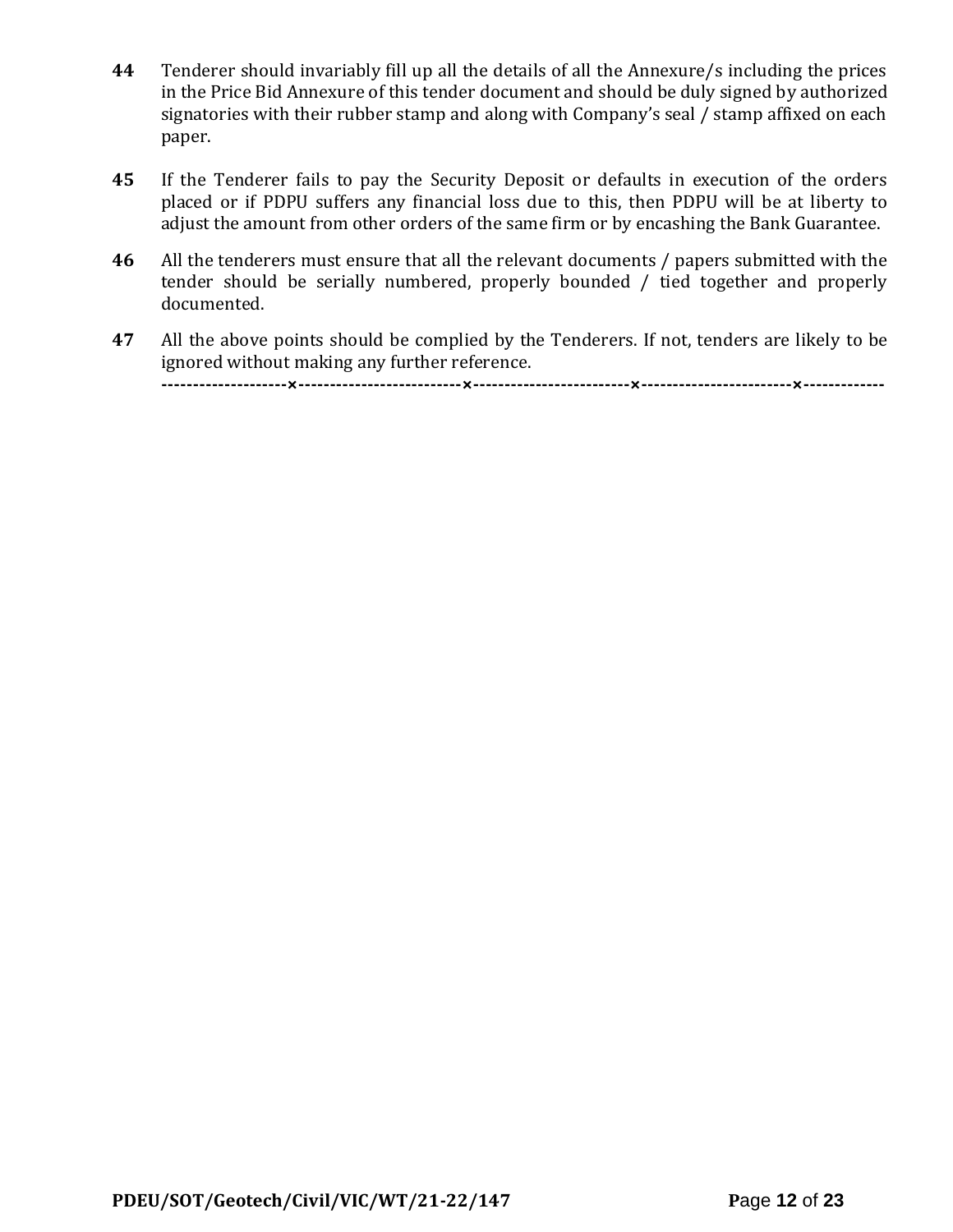#### **E. M. D. BANK GUARANTEE FORMAT**

**FOR TENDER NO. PDPU / \_\_\_\_\_\_\_\_\_\_\_\_\_\_\_\_\_\_\_\_\_\_\_\_\_\_\_\_\_\_\_\_ \_**

### **APPENDIX – I (BANK GUARANTEE ON NON-JUDICIAL STAMP PAPER OF Rs.100/-)**

Messer's WHEREAS \_\_\_\_\_\_\_\_\_\_\_\_\_\_\_\_\_\_\_\_\_\_\_\_\_\_\_\_\_\_\_\_\_\_\_\_\_\_\_\_\_\_(Name & Address of the Firm) having their registered office at \_\_\_\_\_\_\_\_\_\_\_\_\_\_\_\_\_\_\_\_\_\_\_\_\_\_\_\_\_\_\_\_\_\_\_\_\_ (Address of the firms Registered office) (Hereinafter called the 'Tenderer') wish to participate in the tender No. \_\_\_\_\_\_\_\_\_\_\_\_\_\_\_ for \_\_\_\_\_\_\_\_\_\_\_\_\_\_\_\_\_\_\_\_\_\_\_\_\_\_\_\_\_ of (Supply/Erection/Supply & Erection Work) (Name of the material/equipment/Work) for\_\_\_\_\_\_\_\_\_\_\_\_\_\_\_\_\_\_\_\_\_\_\_\_\_\_\_ PANDIT DEENDAYAL ENERGY UNIVERSITY and WHEREAS a Bank Guarantee for (Hereinafter called the "Beneficiary") Rs. \_\_\_\_\_\_\_\_\_\_(Amount of EMD) valid till \_\_\_\_\_\_(Mention here date of validity of this guarantee which will be **4 (FOUR)** months beyond initial validity of Tender's offer) is required to **be submitted by the tenderer along with the tender.**

We,

 (Name of the Bank and address of the Branch giving the Bank Guarantee) having our registered office at \_\_\_\_\_\_\_\_\_\_\_\_\_\_\_\_\_\_\_\_(Address of Bank's registered office) hereby give this Bank Guarantee No.\_\_\_\_\_\_\_\_\_\_\_\_\_\_\_\_ dated \_\_\_\_\_\_\_\_\_ and hereby agree unequivocally and Unconditionally to pay within 48 hours on demand in writing from the PANDIT DEENDAYAL ENERGY UNIVERSITY or any officer authorized by it in this behalf any amount not exceeding Rs.\_\_\_\_\_\_\_\_\_\_\_\_\_\_\_(Amount of E.M.D.), (Rupees\_\_\_\_\_\_\_\_\_\_\_\_\_\_\_\_\_\_\_\_\_\_\_\_\_\_\_\_\_\_\_\_\_\_\_\_\_\_\_ \_\_\_\_\_\_\_\_\_\_\_\_\_\_\_\_\_(In words) to the said PANDIT DEENDAYAL ENERGY UNIVERSITY on behalf of the Tenderer.

We\_\_\_\_\_\_\_\_\_\_\_\_\_\_\_\_\_\_\_\_\_\_\_\_\_\_\_\_\_\_\_\_\_\_(Name of the Bank) also agree that withdrawal of the tender or part thereof by the tenderer within its validity or Non submission of Security Deposit by the Tenderer within one month from the date tender or a part thereof has been accepted by the PANDIT DEENDAYAL ENERGY UNIVERSITY would constitute a default on the part of the Tenderer and that this Bank Guarantee is liable to be invoked and encashed within its validity by the Beneficiary in case of any occurrence of a default on the part of the Tenderer and that the encashed amount is liable to be forfeited by the Beneficiary.

This agreement shall be valid and binding on this Bank upto and inclusive of \_\_\_\_\_\_\_\_\_\_\_\_\_\_\_\_\_\_\_\_(Mention here the date of validity of Bank) and shall not be terminable by notice or by Guarantee) change in the constitution of the Bank or the firm of Tenderer Or by any reason whatsoever and our liability hereunder shall not be impaired or discharged by any extension of time or variations or alternations made, given, conceded with or without our knowledge or consent by or between the tenderer and the PDPU.

|        |  | NOT WITH STANDING anything contained hereinbefore our liability under this guarantee is |  |  |  |  |
|--------|--|-----------------------------------------------------------------------------------------|--|--|--|--|
|        |  | restricted to Rs. (Amt. of E.M.D.) (Rupees                                              |  |  |  |  |
|        |  |                                                                                         |  |  |  |  |
|        |  | till (Date of validity of the Guarantee).                                               |  |  |  |  |
| Place: |  |                                                                                         |  |  |  |  |
| Date:  |  |                                                                                         |  |  |  |  |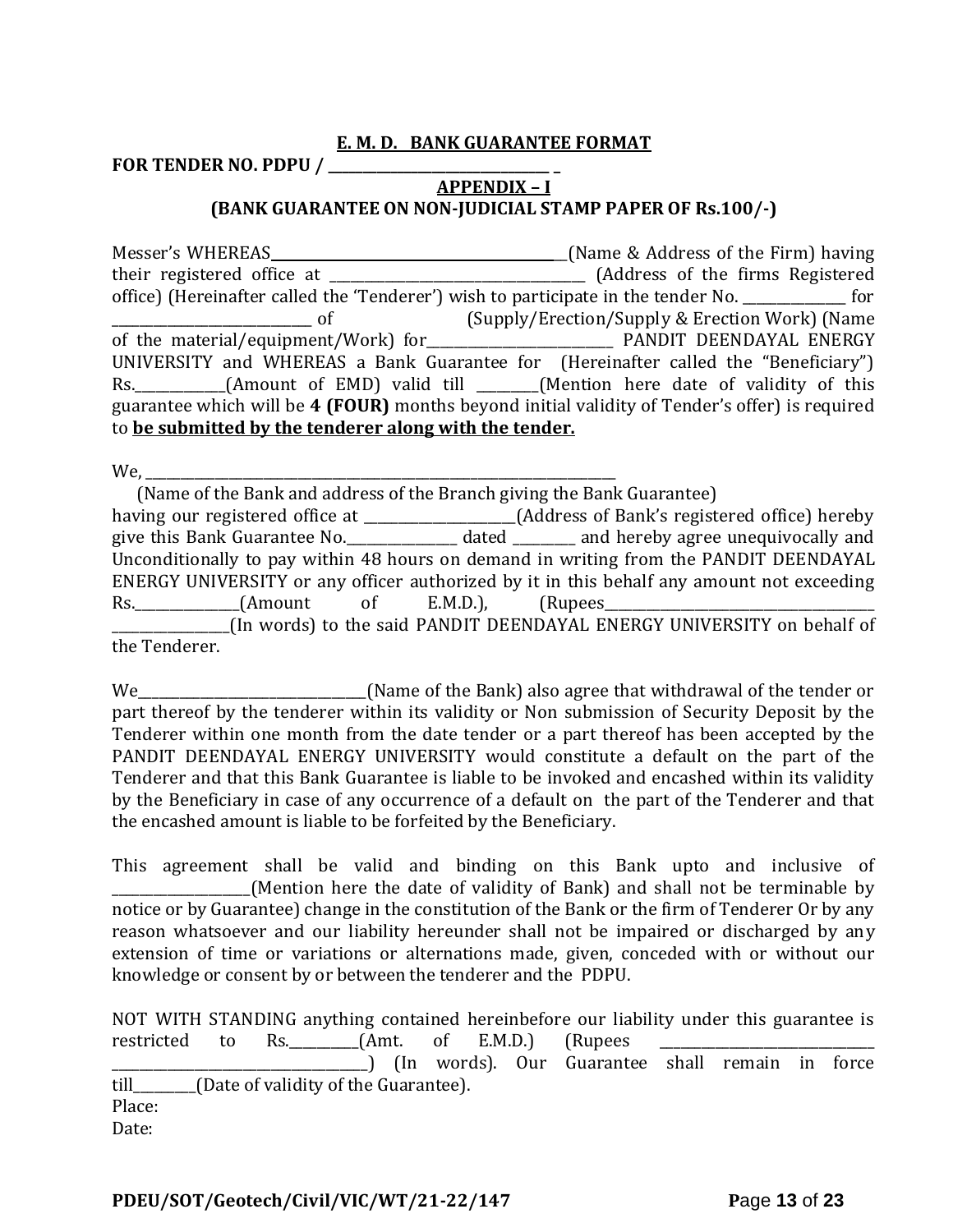#### SIGNATURE OF THE BANK'S AUTHORISED SIGNATORY WITH OFFICIAL SEAL

#### **ON STAMP PAPER OF RS.100/-**

#### **FORM OF BANKER'S UNDERTAKING [For Performance Guarantees (PG) as per clause no.8 of commercial terms and conditions]**

We, Bank of\_\_\_\_\_\_\_\_\_\_\_\_\_\_\_\_\_\_\_\_\_\_\_\_\_\_\_\_\_\_\_\_\_\_\_hereby agree unequivocally and unconditionally to pay within 48 hours on demand in writing from the **PANDIT DEENDAYAL ENERGY UNIVERSITY**. or any Officer authorized by it in this behalf any amount up to and not exceeding Rs.\_\_\_\_\_\_\_\_\_\_\_\_\_\_\_\_\_\_\_ (in words) Rupees\_ \_\_\_\_\_\_\_\_\_\_\_\_\_\_\_\_\_\_\_\_\_\_\_\_\_\_\_\_\_\_\_ to the said **PANDIT DEENDAYAL ENERGY UNIVERSITY** on behalf on  $M/s$ .

who have entered into a contract for the supply/works specified below:

P.O. (A/T) No.\_\_\_\_\_\_\_\_\_\_\_\_\_\_\_\_\_\_\_\_\_\_\_\_\_\_dated\_\_\_\_\_\_\_\_\_.

This agreement shall be valid and binding on this Bank upto and inclusive of and shall not be terminable by notice or by change in the constitution of the Bank or the firm of Contractors / Suppliers or by any other reasons whatsoever and our liability hereunder shall not be impaired or discharged by any extension of time or variations or alterations made, given conceded or agreed, with or without our knowledge or consent, by or between parties to the said within written contract.

"NOTWITHSTANDING" anything contained herein before our liability under this guarantee is restricted to Rs.\_\_\_\_\_\_\_\_\_\_\_\_\_\_\_\_\_\_\_\_\_\_\_\_\_ (Rupees\_\_\_\_\_\_\_\_\_\_\_\_\_\_\_\_\_\_\_\_\_\_\_\_\_\_\_\_\_\_\_\_\_\_\_\_\_\_\_\_\_\_\_\_\_ only). Our guarantee shall remain in force until

Place: Date:

\_\_\_\_\_\_\_\_\_\_\_.

| Please Mention here Complete Postal   | SIGNATURE OF THE BANK'S            |
|---------------------------------------|------------------------------------|
| Address of the Bank with Branch Code, | AUTHORISED SIGNATORY WITH OFFICIAL |
| Telephone and Fax Nos.                | ROUND SEAL                         |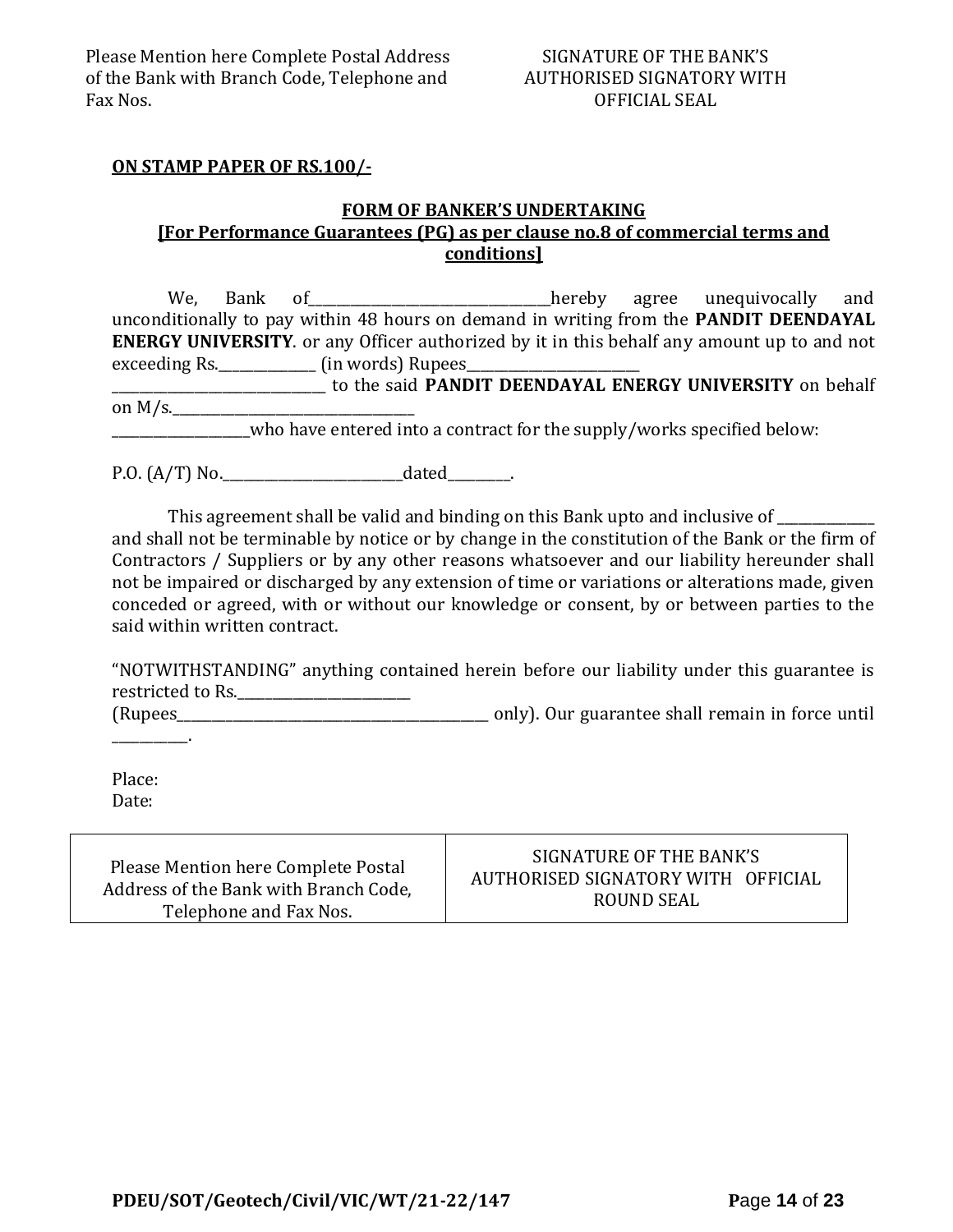### **ANNEXURE – 1**

**I / WE, confirm that following documents are attached with the technical bid of the offer and should be placed as a First page of offer.**

| Sr.<br>N <sub>o</sub> | <b>Details</b>                                                  | <b>Confirmation</b><br>(Tick $\sqrt{$ any one) |
|-----------------------|-----------------------------------------------------------------|------------------------------------------------|
| $\mathbf{1}$          | Firm's details as per "Annexure -2"                             | YES / NO                                       |
| $\mathbf{2}$          | "Annexure-3"                                                    | YES / NO                                       |
| 3                     | Delivery schedule as per "Annexure- 4"                          | YES / NO                                       |
| $\boldsymbol{4}$      | Past experience details as per "Annexure-7"                     | YES / NO                                       |
| 5                     | PDPU technical specification duly signed and with seal of firm. | YES / NO                                       |
| 6                     | Undertaking-"Annexure-5"                                        | YES / NO                                       |
| 7                     | Technical & Commercial Deviation- "Annexure-6"                  | YES / NO                                       |
| 8                     | Experience Certificate-"Annexure-7"                             | YES / NO                                       |
| 9                     | Conformation of Tender Condition-"Annexure-8"                   | YES / NO                                       |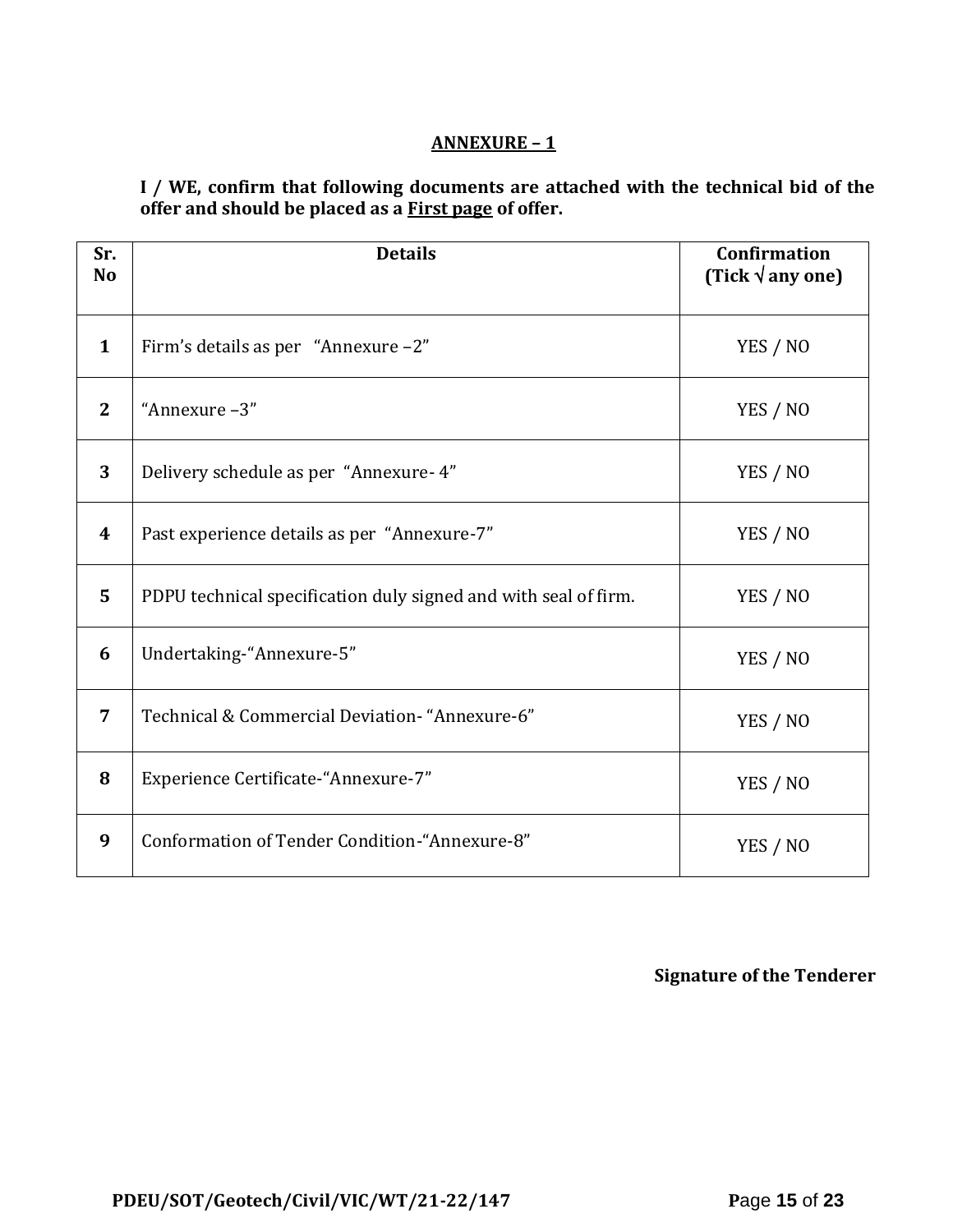### **ANNEXURE - 2 DETAILS OF THE FIRM**

### **Tenderer shall provide all the details in this form and shall be placed as a Second Page of the bid.**

| <b>Supplier Name</b>                                                                                      |                      |                                |                      |                                  |
|-----------------------------------------------------------------------------------------------------------|----------------------|--------------------------------|----------------------|----------------------------------|
| Within Gujarat / Outside Gujarat                                                                          |                      |                                |                      |                                  |
| Pvt. Firm / Public Ltd. / State Govt. Under<br>taking / Central Govt. undertaking<br>GST No. and GST Date |                      | (Indicate the relevant status) |                      |                                  |
| CST No. and CST Date                                                                                      |                      |                                |                      |                                  |
| <b>Excise No. and Excise Date</b>                                                                         |                      |                                |                      |                                  |
| Financial Turnover for Past 3 Years (Rupees<br>in Lacs (10 <sup>5</sup> )                                 |                      | 1st Year                       | 2 <sup>nd</sup> Year | 3rd Year                         |
| Custom No. and Date (If applicable)                                                                       |                      |                                |                      |                                  |
| Address of                                                                                                | Registered<br>Office | Factory / Works                |                      | <b>Authorized Representative</b> |
| Contact person name                                                                                       |                      |                                |                      |                                  |
| Designation                                                                                               |                      |                                |                      |                                  |
| Address                                                                                                   |                      |                                |                      |                                  |
| City & Pin code                                                                                           |                      |                                |                      |                                  |
| State                                                                                                     |                      |                                |                      |                                  |
| Country                                                                                                   |                      |                                |                      |                                  |
| Phone Nos.(Off.)                                                                                          |                      |                                |                      |                                  |
| Phone Nos.(Res.)                                                                                          |                      |                                |                      |                                  |
| Fax Nos.                                                                                                  |                      |                                |                      |                                  |
| STD Code.                                                                                                 |                      |                                |                      |                                  |
| Mobile No.                                                                                                |                      |                                |                      |                                  |
| Web site address                                                                                          |                      |                                |                      |                                  |
| Email-id                                                                                                  |                      |                                |                      |                                  |
| Specimen signature                                                                                        |                      |                                |                      |                                  |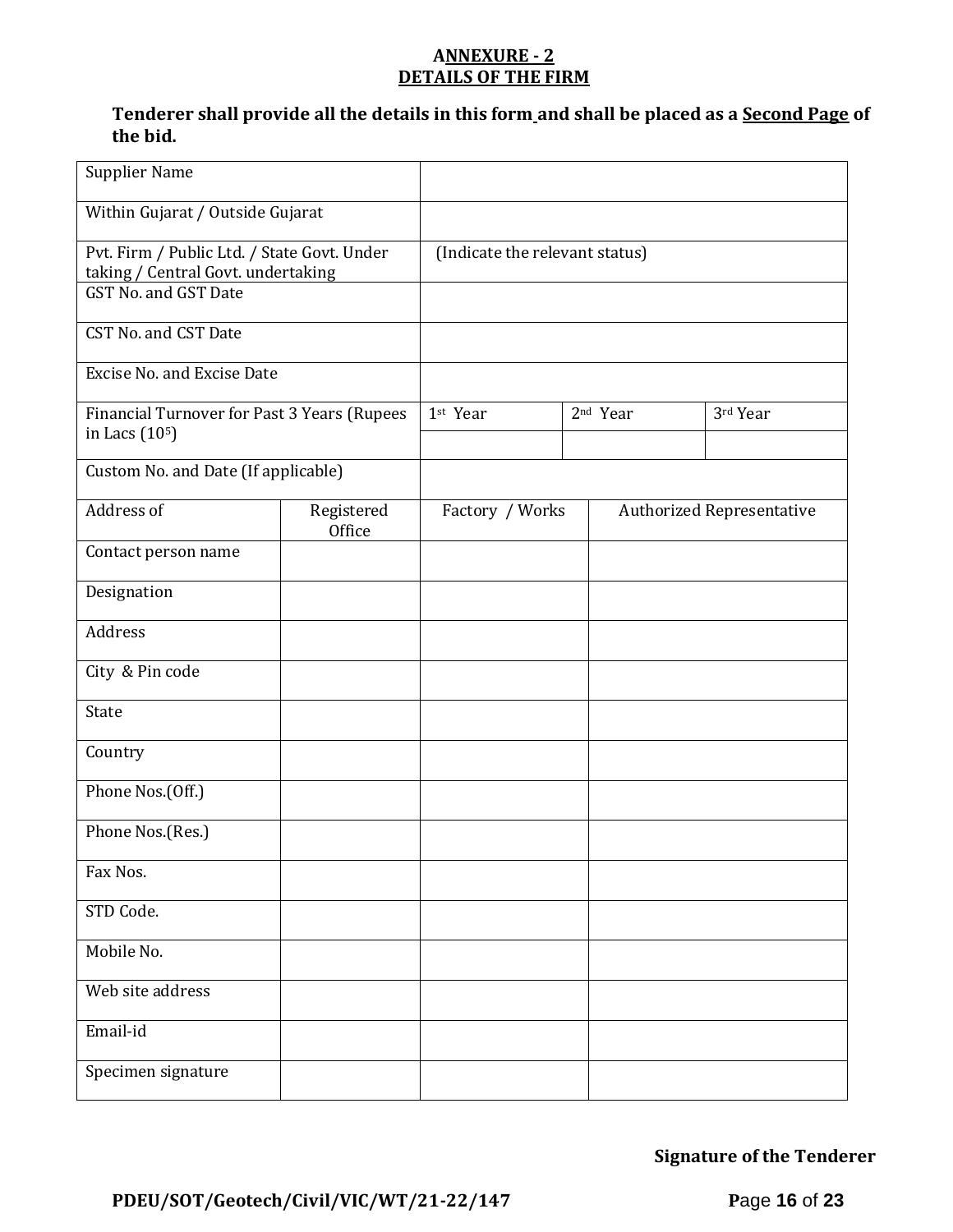### **ANNEXURE-3**

Tenderer shall fill up following details and shall be **Third page** of the Technical Bid

| $\mathbf{1}$   | PRICES: [FIRM ONLY]<br>(Please Specify YES / NO.)                                                                                    |               |
|----------------|--------------------------------------------------------------------------------------------------------------------------------------|---------------|
| 2              | <b>EXCISE DUTY: [SINGLE SLAB ONLY]</b><br>(Please Specify INCUSIVE / EXCLUSIVE /<br>EXEMPTED)                                        | $\frac{0}{0}$ |
| 3              | <b>GST: [IN PERCENTAGE]</b><br>(Please Specify INCUSIVE / EXCLUSIVE /<br>EXEMPTED)<br>Please quote your GST Registration No. & Date. | $\frac{0}{0}$ |
| $\overline{4}$ | PENALTY TERMS AGREED :<br>(Please Specify YES / NO.)                                                                                 |               |
| 5              | PERFORMANCE GUARANTEE TO COVER EXECUTION<br>PERIOD (SECURITY) TERMS : AGREED: (Cl.no.8)<br>(Please Specify YES / NO.)                |               |
| 6              | PERFORMANCE GUARNTEE TO COVER WARRANTY<br>PERIOD TERMS AGREED: (Wherever<br>applicable): (Please Specify YES / NO.)                  |               |
| $\overline{7}$ | <b>VALIDITY OF THE OFFER AGREED:</b><br>(Please Specify YES / NO.)                                                                   |               |
| 8              | PAYMENT TERMS AGREED:<br>(Please Specify YES / NO.)                                                                                  |               |
| 9              | ITEMS OFFERED : (Yes/No)                                                                                                             |               |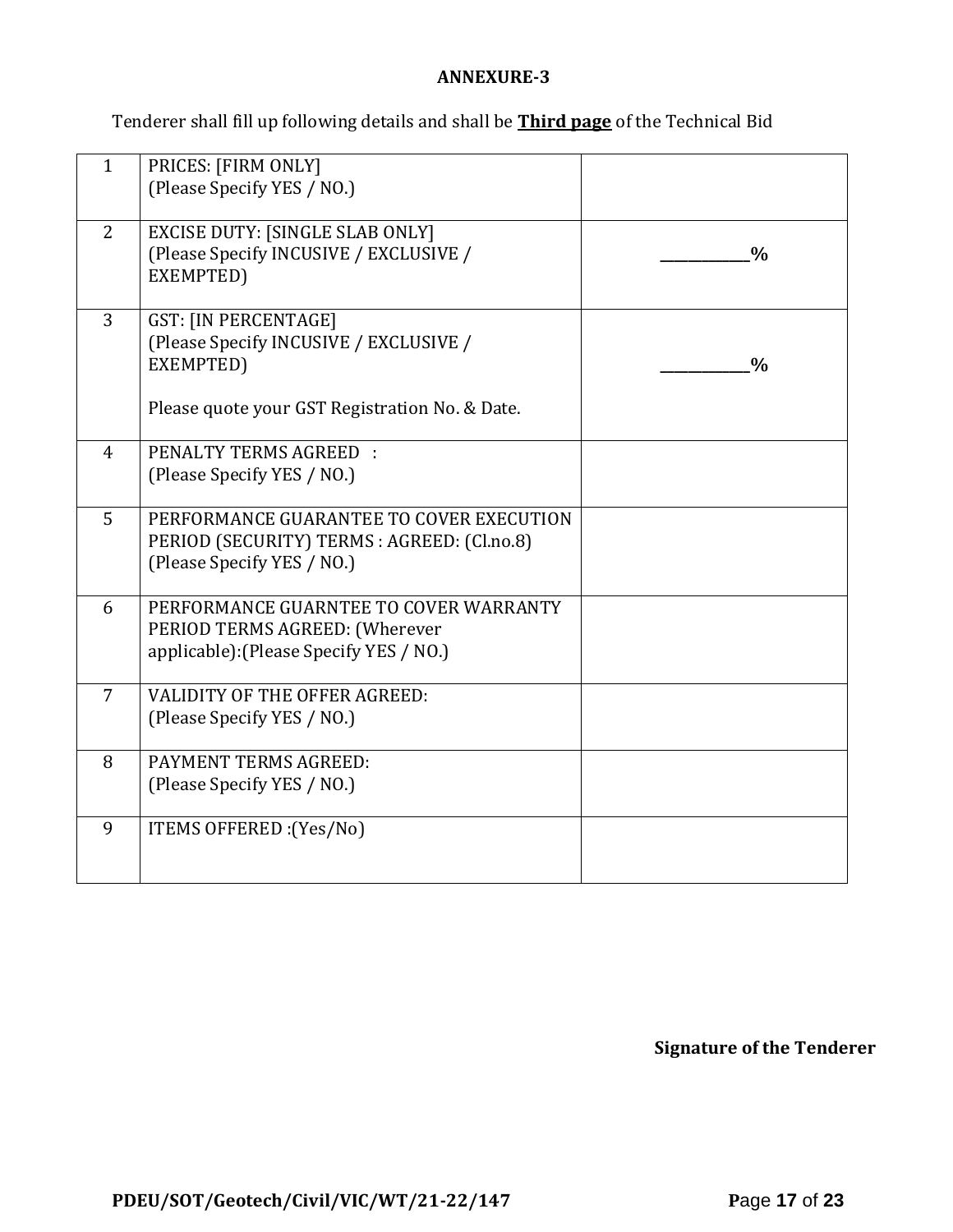### **ANNEXURE – 4**

# **Details of the Items and Qty. offered as a Fourth Page of offer.**

| Sr. | Details of the Items / Equipments | Quantity       | Status:               |  |  |
|-----|-----------------------------------|----------------|-----------------------|--|--|
| No. | <b>Offered</b>                    | <b>Offered</b> | Supplier/Manufacturer |  |  |
|     |                                   |                |                       |  |  |
|     |                                   |                |                       |  |  |
|     |                                   |                |                       |  |  |
|     |                                   |                |                       |  |  |
|     |                                   |                |                       |  |  |
|     |                                   |                |                       |  |  |
|     |                                   |                |                       |  |  |
|     |                                   |                |                       |  |  |
|     |                                   |                |                       |  |  |
|     |                                   |                |                       |  |  |
|     |                                   |                |                       |  |  |
|     |                                   |                |                       |  |  |
|     |                                   |                |                       |  |  |
|     |                                   |                |                       |  |  |
|     |                                   |                |                       |  |  |
|     |                                   |                |                       |  |  |
|     |                                   |                |                       |  |  |
|     |                                   |                |                       |  |  |
|     |                                   |                |                       |  |  |
|     |                                   |                |                       |  |  |
|     |                                   |                |                       |  |  |
|     |                                   |                |                       |  |  |
|     |                                   |                |                       |  |  |
|     |                                   |                |                       |  |  |
|     |                                   |                |                       |  |  |
|     |                                   |                |                       |  |  |
|     |                                   |                |                       |  |  |
|     |                                   |                |                       |  |  |
|     |                                   |                |                       |  |  |
|     |                                   |                |                       |  |  |
|     |                                   |                |                       |  |  |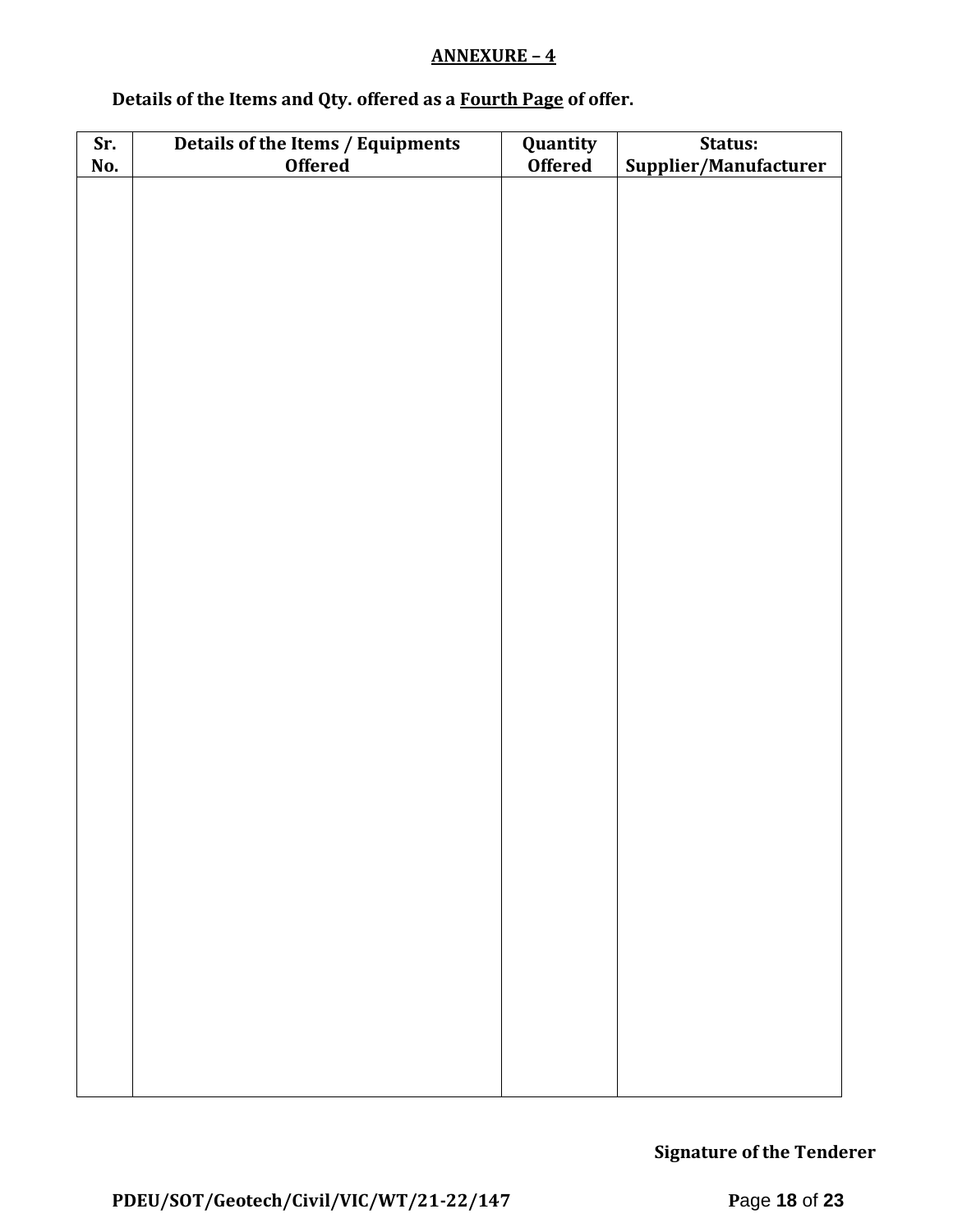#### **ANNEXURE – 5**

### **(UNDERTAKING IN REGARD TO STOP DEAL / BLACK LIST THEREOF) and should be placed as a Fifth page of offer**.

**Sub: Undertaking in regard to Stop Deal / Black List Thereof.**

**Ref: Tender No. PDPU / \_\_\_\_\_\_\_\_\_\_\_\_\_\_\_\_\_\_\_\_\_\_\_\_.** …….

All bidders will have to furnish the following undertaking duly filled in, signed and stamped for each quoted item of the tender along with the Technical Bid.

-----------------------------------------------------------------------------------------

| $I$ / We                    |                                                 |
|-----------------------------|-------------------------------------------------|
| Authorized signatory of M/S | here by certify that $M/S$                      |
|                             | is not stop deal / black listed by PDPU for the |
| tendered item.              |                                                 |

Seal of the Firm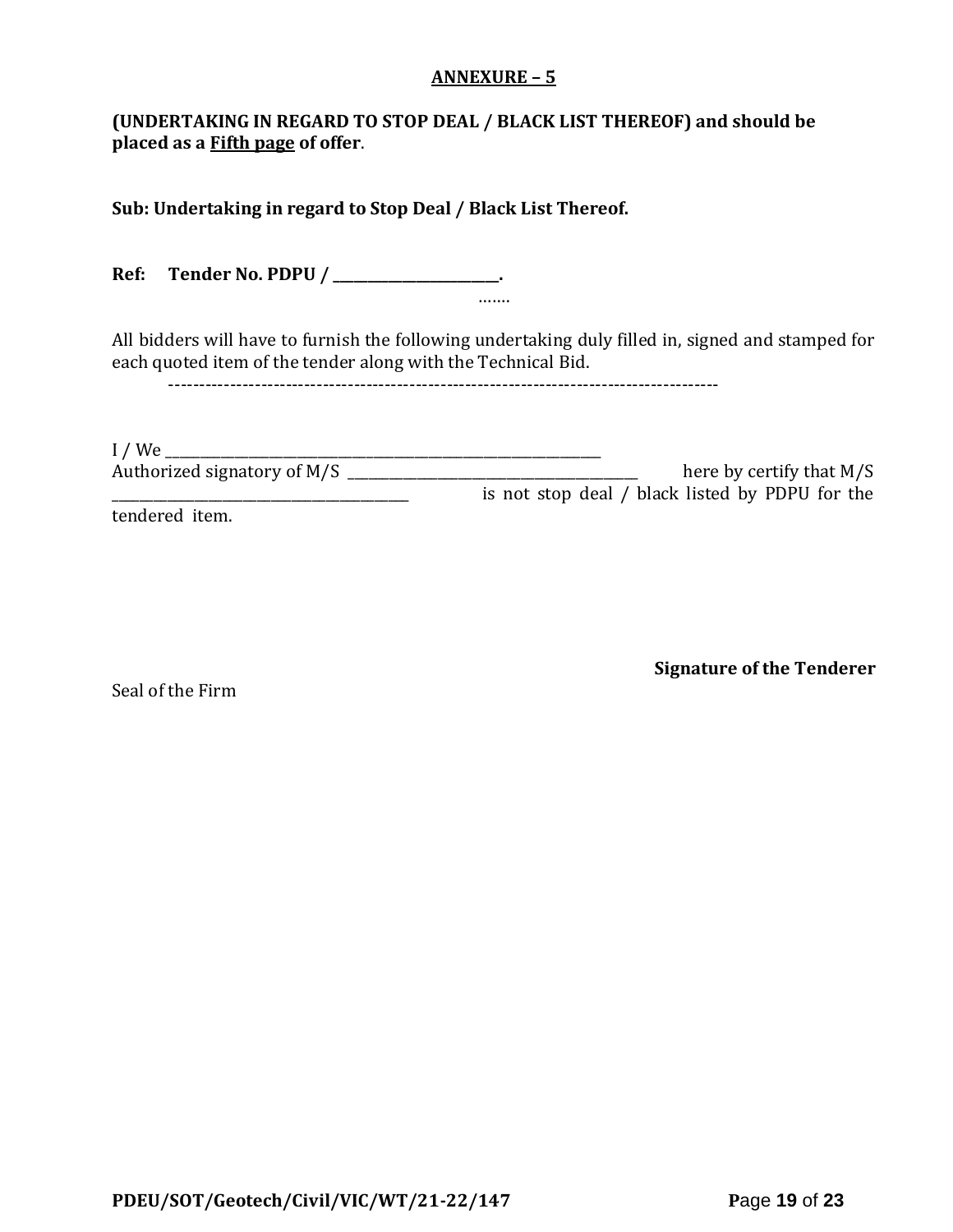#### **ANNEXURE – 6 TECHNICAL AND COMMERCIAL DEVIATIONS IF ANY TO BE FURNISHED IN THIS ANNEXURE ONLY AND TO BE SUBMITTED WITH TECHNICAL BID.**

We confirm that the product offered under this tender complies with all the Technical Specifications, except the deviations mentioned above. We also confirm that there are no commercial deviations other than mentioned above

**Signature of the Tenderer**

**PDEU/SOT/Geotech/Civil/VIC/WT/21-22/147 P**age **20** of **23**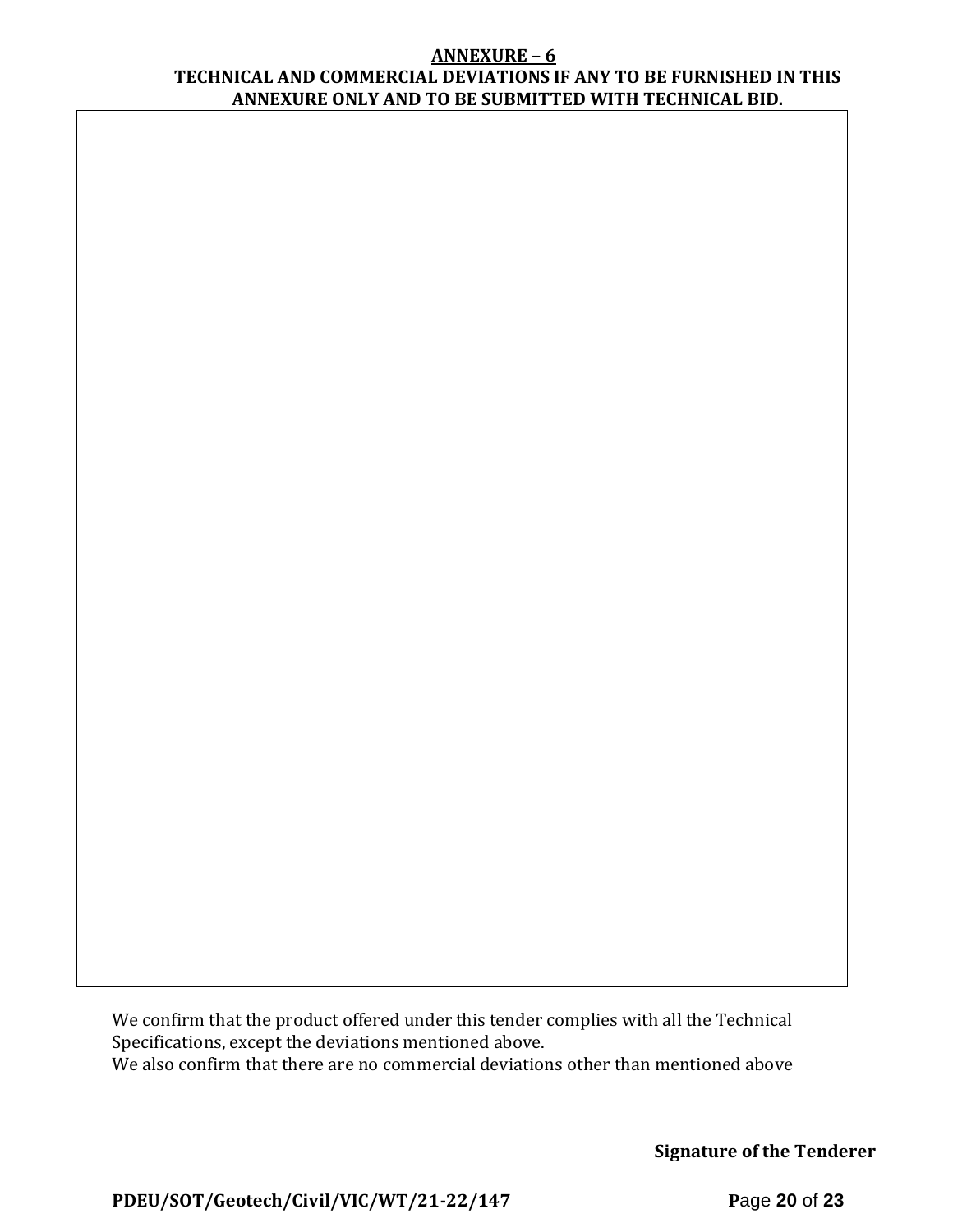#### **ANNEXURE- 7**

#### **DETAILS OF THE EXPERIENCE FOR SUPPLY OF SIMILAR TYPE OF ITEMS IN LAST THREE YEARS FROM THE DUE DATE OF TENDER:**

| Sr.<br><b>No</b> | <b>ITEMS</b><br><b>SUPPLIED TO</b> | <b>ORDER</b><br><b>REFERENCE</b><br><b>No. &amp; DATE</b> | <b>ITEMS</b> | Qty. | <b>ORDER</b><br><b>FULLY</b><br><b>EXECUTED.</b><br>YES/NO | <b>STATUS, IF</b><br><b>ORDER UNDER</b><br><b>EXECUTION</b> | <b>REMARKS</b> |
|------------------|------------------------------------|-----------------------------------------------------------|--------------|------|------------------------------------------------------------|-------------------------------------------------------------|----------------|
| 1)               |                                    |                                                           |              |      |                                                            |                                                             |                |
| 2)               |                                    |                                                           |              |      |                                                            |                                                             |                |
| 3)               |                                    |                                                           |              |      |                                                            |                                                             |                |
| 4)               |                                    |                                                           |              |      |                                                            |                                                             |                |
| 5)               |                                    |                                                           |              |      |                                                            |                                                             |                |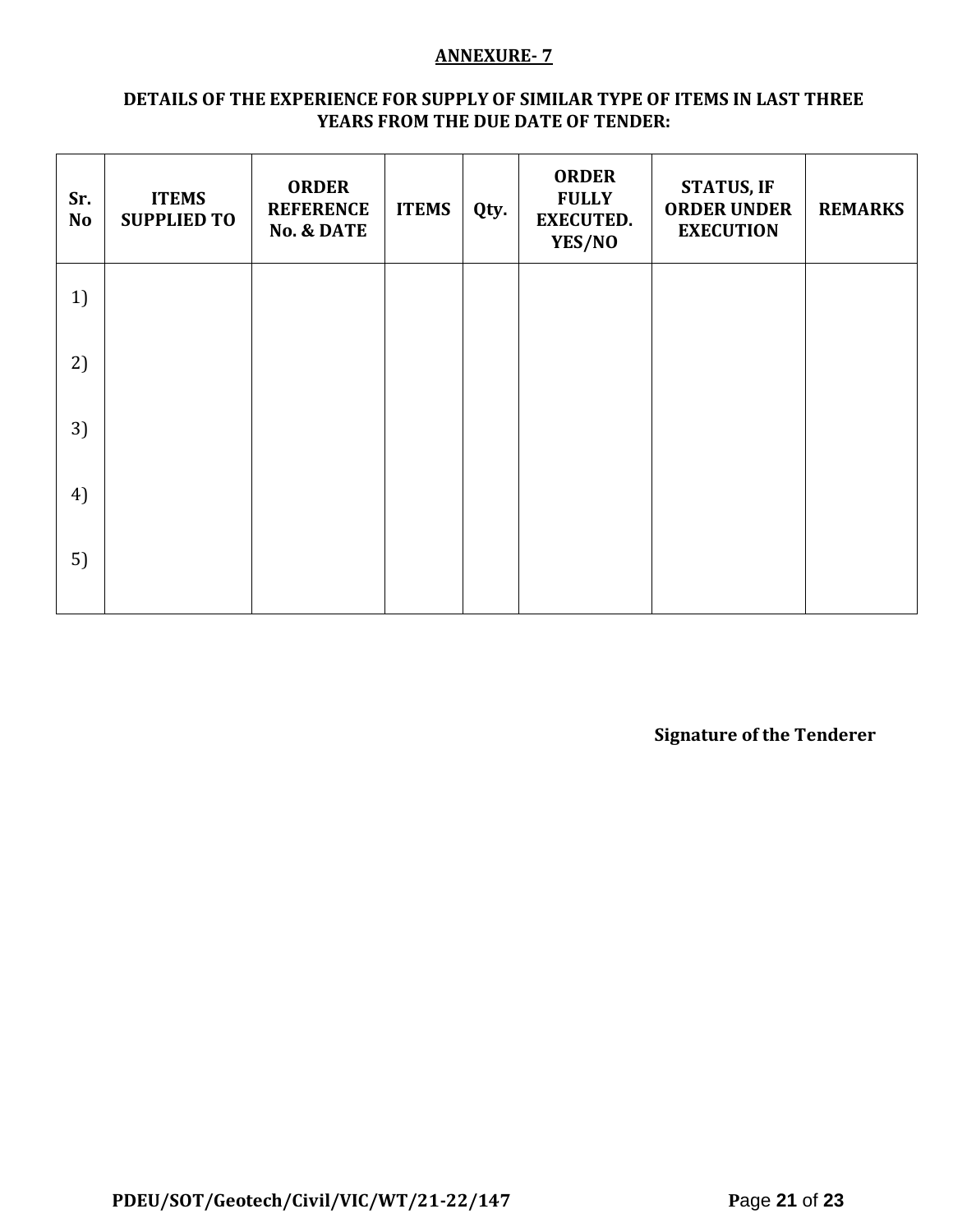### **ANNEXURE – 8**

Subject: Supply of \_\_\_\_\_\_\_\_\_\_\_\_\_\_\_\_\_\_\_\_\_\_\_\_\_\_\_\_\_\_\_\_\_\_\_\_\_\_

Reference: Tender enquiry No. PDPU/ / Due on date: / / 200.

In connection with the above subject and reference I/ We confirm the following:

- 1. I / We, the undersigned have read and examined the Tender Specifications and commercial terms and conditions of tender under reference.
- 2. I / We, declare that our Technical Bid is strictly in line with the Tender specifications (except the deviations shown in Annexure No.7.
- 3. Further, I / We also agree that additional conditions / deviations, if any, found in the Commercial terms & conditions (except mentioned in the Annexure-7), our offer shall be outrightly rejected without assigning any reason thereof.

Seal of the Firm **Signature of the Authorised Representatives of the firm**

Date:

Name:

Status:

Name of the Tendering Firm / Agency: